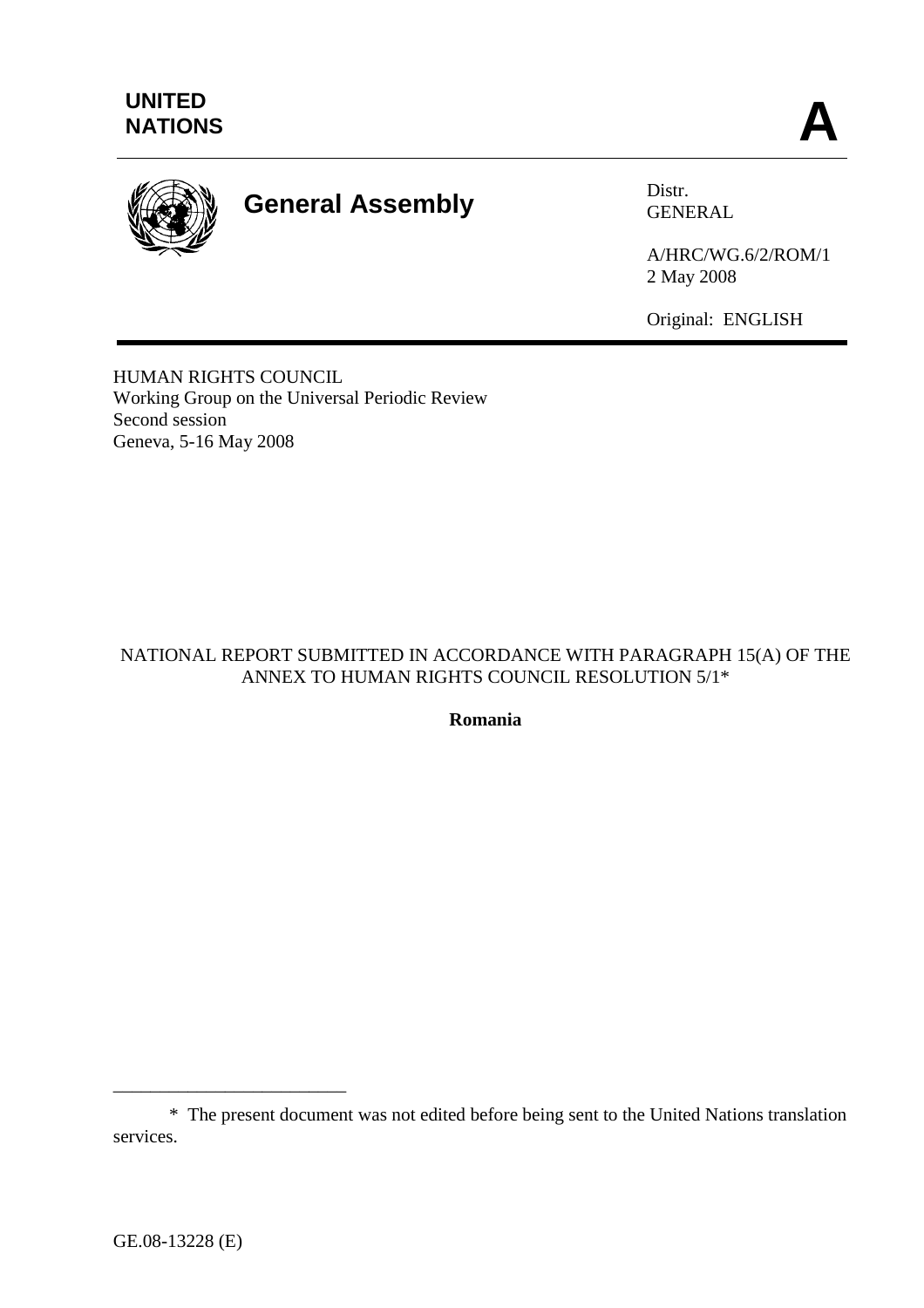# **I. METHODOLOGY AND CONSULTATION PROCESS**

1. The Report has been prepared in line with the guidance provided in the Human Rights Council resolution 5/1 and the General Guidelines for the Preparation of Information under the Universal Periodic Review, contained in document A/HRC/6/L.24.

2. The information selected and compiled by the experts of the Ministry of Foreign Affairs was supplied by the Romanian institutions members of the Inter-ministerial Working Group, established specifically for this exercise, namely: Ministry of Interior and Administrative Reform, Ministry of Justice, Ministry of Public Health, Ministry of Labor, Family and Equality of Chances, Ministry of Culture and Religious Affairs, Ministry of Education, Research and Youth, Ministry of Development, Public Works and Housing, People's Advocate, Department for Interethnic Relations, National Council for Combating Discrimination, National Council for Audio-Visual, National Authority for the Protection of the Rights of the Child, National Authority for Persons with Disabilities, National Agency of Equality of Chances between Women and Men, and National Agency for Roma. Non-governmental organizations and individual experts were invited to participate in the drafting of the report, in the framework of a consultative process that included various forms of interactions with the drafting team, over a period of 4 month. Their comments and observations were duly taken into account.

#### **II. BACKGROUND**

3. During the Communist regime, Romania experienced political dictatorship, economic decay and international isolation. After the Revolution of 1989, the country has been engaged in a long and sometimes painful transition from a totalitarian regime to a safe and vibrant liberal democracy and from a hyper-centralized inefficient economy to a fully functional free market economy. Besides being member of the United Nations from 1955, Romania acceded to full-fledged membership in the Council of Europe (1994), North-Atlantic Treaty Organization (2004) and European Union (2007).

4. According to the Constitution adopted in 2001, amended and completed in 2003, Romania is a republic and a democratic and social state, governed by the rule of law. The Constitution proclaims that human dignity, the citizens' rights and freedoms, the free development of human personality, justice and political pluralism represent supreme values. Organization of the state is based on the principle of the separation and balance of powers.

# **III. NORMATIVE AND INSTITUTIONAL FRAMEWORK FOR THE PROTECTION AND PROMOTION OF HUMAN RIGHTS**

# **A. Constitution and laws**

5. The Constitution of Romania contains a specific title on fundamental rights and freedoms. Article 15 states that all citizens enjoy the rights and freedoms granted to them by the Constitution and other laws. The following rights and freedoms are expressly provided for: right to life, right to physical and mental integrity, individual freedom, right to defense, freedom of movement, personal and family privacy, inviolability of domicile, secrecy of correspondence, freedom of conscience, freedom of expression, right to information, right to education, access to culture, rights to protection of health, right to a healthy environment, right to vote, right to be elected, freedom of assembly, right of association, right to work and social protection of labor, prohibition of forced labor, right to strike, right of private property, economic freedom, right of inheritance, right to a decent standard of living, protection of children and young people, protection of disabled persons, right of petition, right of a person aggrieved by a public authority. The Constitution requires that Romanian citizens, foreign citizens, and stateless persons exercise their constitutional rights and freedoms in good faith, without any infringement of the rights and liberties of others. Limitations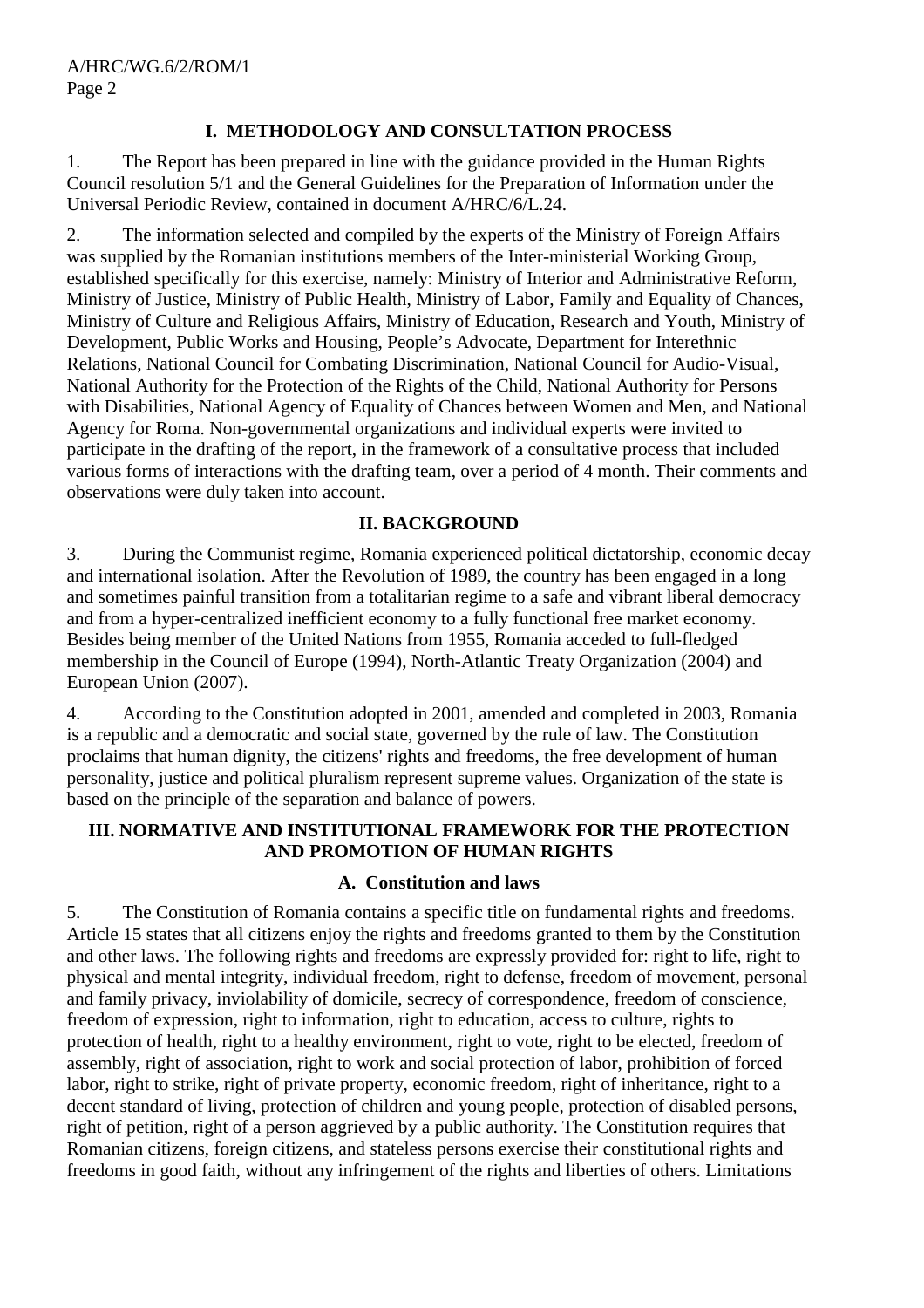on the exercise of the fundamental rights and freedoms during state of emergency and state of siege are determined by a special law (453/2004).

6. Numerous provisions safeguarding human rights and fundamental freedoms are contained in various organic and ordinary laws, most of them adopted over the past years: Civil Code and Civil Procedure Code, Criminal and Criminal Procedure Code, Code of Labor, Law 202/2002 on equal opportunities between women and men, Law 188/199 regarding the statute of civil servants, Law 14/2003 on the political parties, Law 54/2003 on trade unions, Law 272/2004 on the protection and promotion of the rights of the child, Governmental ordinance 137/2000 on the prevention and sanctioning of all forms of discrimination, Law 122/2006 regarding the asylum in Romania, Law 123/2001 regarding the regime of aliens in Romania, Law 84/1995 on education, Law 303/2004 on judicial organization, Law 304/2004 regulating the statute of judges and public prosecutors, Law 373/2004 on elections, Law 504/2002 on audio-visual etc.

#### **B. Human rights institutional framework**

#### **1. Courts**

7. Protection and promotion of human rights is guaranteed by a vast network of judicial, quasi-judicial institutions and other national agencies. According to article 21 of the Constitution, every person is entitled to bring cases before the courts for the defense of his/her legitimate rights, liberties and interests. Courts in Romania are represented by courts of law, tribunals, specialized tribunals, courts of appeal and the High Court of Cassation and Justice. The Romanian legal system is based on the principles of Roman-German system of law, legal precedents are not a formal legal source. The Romanian judges settle cases according to their own conviction and their own conscience. The Constitutional Court guarantees the supremacy of the Constitution. Amongst others, this Court has the power to raise an objection as to the unconstitutionality of laws and ordinances, brought up before courts of law or commercial arbitration, including on grounds related to the respect of human rights and fundamental freedoms. The provisions of the laws and ordinances in force, as well as those of the regulations, which are found to be unconstitutional, cease their legal effects, unless brought into line with the provisions of the Constitution. Treaties or international agreements found to be unconstitutional cannot be ratified.

8. As of the date Romania became party to the European Convention on Human Rights (1994), all persons under the jurisdiction of the Romanian State have gained access to the European Court of Human Rights, to defend the rights and freedoms granted under the provision of the Convention. However, a case can be taken by the Court only after all domestic remedies have been exhausted. Between  $1<sup>st</sup>$  of January 1998 and  $31<sup>st</sup>$  of December 2007, a number of 18,406 persons lodged applications against Romania with the European Court of Human Rights. The Court declared admissible only 283 applications and handed down judgments in 279 cases. In 14 cases, the Government and the applicants reached partial or total friendly settlements. At the beginning of 2008, there were 8300 applications against Romania pending before the Court. In 2007, the Court had 3171 applications against Romania, out of which only 91 were declared admissible. The Court handed down 93. In one case, the Government and the applicant reached a friendly settlement. The Court found mostly violations of the right to a fair trial (41) and the right to protection of property (55). In some cases, the Court found violations of the prohibition of inhuman and degrading treatments (2), violations of the right to respect the private and family life, home and correspondence, lack of effective investigation or too lengthy proceedings (6). The Court also found in two cases that applicants were discriminated based on their ethnicity (Roma). Following the decisions handed down by the Court since Romania became party to the Convention, the Government paid a total amount of 7,524,208, 28 EUR, 153,655 USD and 424,100.82 FF as remedial measures. In addition, a number of laws, including provisions of the Civil Procedure Code and Criminal Code have been modified.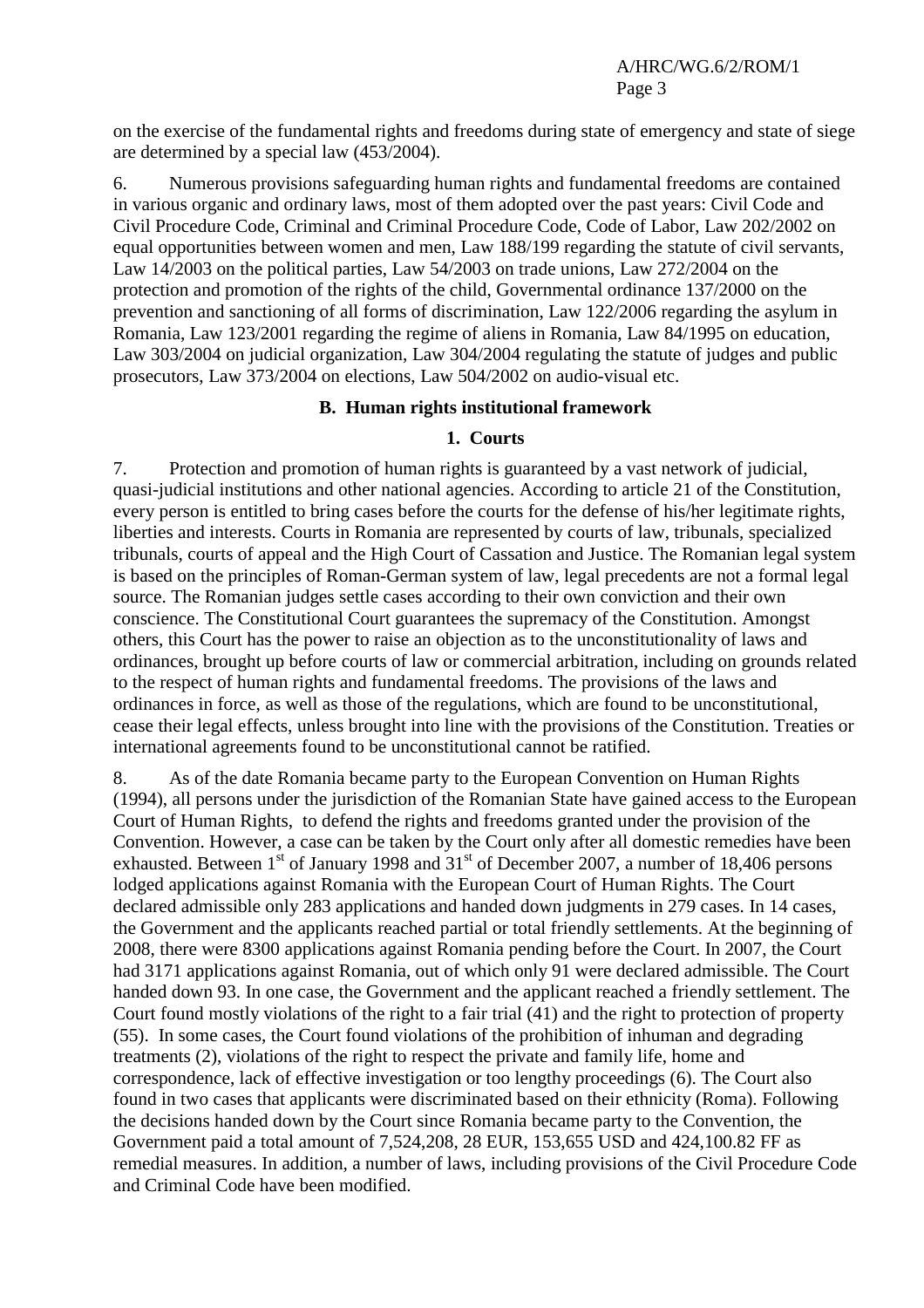9. After joining the European Union, the protection of the human rights is also provided by the Court of Justice of the European Communities.

#### **2. Advocate of the People (Ombudsman)**

10. Under the provision of the Constitution (articles 58-60, article 146 a. and d.), the institution of the Advocate of the People has been created in 1999 in order to defend the natural persons' rights and freedoms in their relation with the public administration. The Advocate of the People (AvP) is an autonomous institution, acting independently from any other public authority. The AvP exercises its duties ex officio or upon request by the persons whose rights and freedoms have been infringed by the public administration. These requests can be submitted by any physical person, irrespective of citizenship, age, gender, political affiliation or religious beliefs. The complaints submitted to the Advocate of the People must be in written form and sent by post, by e-mail, by fax, in person or by a delegate. The AvP has a daily program of hearings, which represents the main means of dialog with the citizens. The AvP has the right to conduct its own investigations and to request from the public administration authorities any information or documents necessary for the proper conduct of the investigations. In exercising its duties, the Advocate of the People also makes recommendations, which cannot be subjected to parliamentary or judiciary control. Through these recommendations, the AvP notifies the public administration authorities on the illegality of administrative acts or actions. If the AvP finds that a complaint is justified and a human rights violation has been committed, he or she requests the responsible public authority to revise or revoke the administrative act in question, to ensure compensation for the damage and to recreate the situation existing before that violation. At the same time, if the AvP finds that a complaint falls under the competence of the court of law, he or she can redirect it to the Ministry of Justice, the Public Ministry or to the president of a court of law, who are obliged to communicate the measures taken. The AvP submits annual reports to the Parliament or upon request. These reports can include recommendations to modify existing legislation or proposals of measures aiming to protect citizens' rights and freedoms. Also, the AvP may notify the Constitutional Court with objections of unconstitutionality of laws adopted by the Parliament before their promulgation by the President; may seize the Constitutional Court with exceptions of unconstitutionality of laws and ordinances in force; upon request by the Constitutional Court, issues advisory opinions on exceptions of unconstitutionality of laws and ordinances referring to citizen's human rights and freedoms. The AvP has territorial 14 offices covering the same areas as the jurisdictional competence of the Courts of Appeal. For the year 2007, the Advocate of the People registered 6919 complaints, performed 15517 hearings, received 5616 phone calls by the dispatch line and issued 1635 advisory opinions on the exceptions of unconstitutionality of laws and ordinances referring to human rights and freedoms. For example, with regard to the alleged human rights violations, the complaints logged in 2007 referred to: 24 per cent to the right of private property, 16 per cent to the right to a decent living standard, 19 per cent to the right to petition, 10 per cent to the right of the person aggrieved by a public authority, 10 per cent to the right to information.

#### **3. National Council for Combating Discrimination**

11. The Government created, by its Decision 1194/2001, the National Council for Combating Discrimination (NCCD), as the main specialized body of the central public administration empowered to guarantee and supervise the implementation of the principle of equality and nondiscrimination among citizens. The Council is an autonomous public institution, with legal personality, under parliamentary control. It carries out its activity without any restriction or influence coming from other public institutions or authorities. Its annual report is debated and approved by the Parliament. NCCD is an instrument designed specifically to fight all forms of discrimination. The Council is responsible for the enforcement and observance of antidiscrimination legislation, in particular the Governmental Ordinance no.137/2000, as well as for harmonizing provisions of normative and administrative acts infringing upon the principle of non-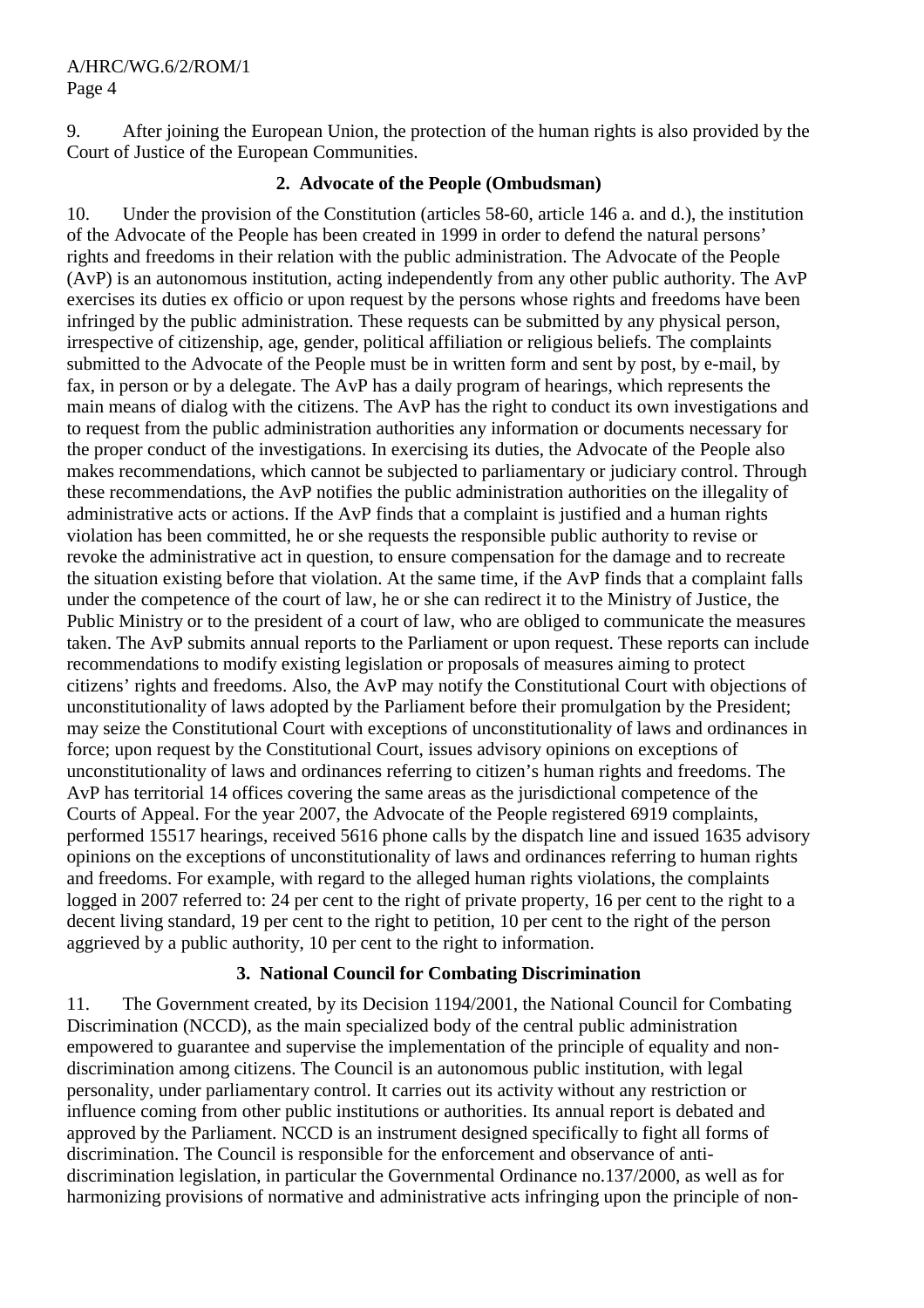discrimination with the relevant legislation. NCCD is qualified to investigate, establish and sanction cases of discrimination. At the same time, the Council elaborates and applies public policies in the field of non-discrimination. NCCD receives and reviews petitions and complaints regarding violations of the legal provisions concerning the principle of equality and nondiscrimination from individuals and groups of persons, NGOs active in human rights protection, other legal entities and public institutions. The Steering Board of the NCCD, exercising its decision-making role, analyses the petitions and complaints received, and adopts, by decisions, the appropriate measures, following investigations carried out by the specialized staff of the Council (the Inspection Team). Once the decision has been adopted, the Steering Board decides on the sanction, which can be a notice or the payment of a fine. The Steering Board also decides on the specific amount of money to be paid by the person or by the legal entity, for perpetrating a discriminatory act. The amount to be paid varies from 400 to 4000 lei (RON), in cases of discrimination against a person, or from 600 to 8000 lei (RON), in cases of discrimination against a group of persons or a community. It is possible to appeal against the sanctions applied for committing the discriminatory act, under the procedure provided for by the common law.

12. The situation of complaints filed at NCCD in the period 2002-2007 is as follows: 134 complaints in 2002, 473 complaints in 2003, 353 complaints in 2004, 382 complaints in 2005, 432 complaints in 2006 and 836 complaints in 2007. Out of the total number of complaints, those based on ethnic discrimination (against Roma minority) hold a significant share: 25 per cent - 2002; 14 per cent - 2003; 13 per cent - 2003; 24 per cent - 2005; 16 per cent - 2006; 10 per cent – 2007. Other more frequent discriminatory criteria are social status, beliefs, gender, sexual orientation, nationality, age, disability.

#### **4. Other institutions and national agencies with related competencies**

13. The Department for Inter-Ethnic Relations (DIR), created in 2001, is a specialized body of the central public administration, within the Romanian Government. One of DIR's main purposes is to develop a coherent policy on interethnic relations based on a real decentralization and partnership with local authorities and civil society. It promotes specific programmes for the purpose of enhancing understanding and dialogue between the majority and the national minorities. Currently, DIR has 6 territorial offices, with responsibilities in monitoring the implementation of the legislation regarding national minorities in the main interethnic areas of the country. The Council for National Minorities (CNM), created in 1993, is a consultative body of the Romanian Government. At present, it works under DIR´s coordination and facilitates a permanent relation with the organizations of persons belonging to national minorities as it is composed of representatives of all national minority organizations represented in the Parliament. The National Agency for Roma (NAR) was created in 2004, as a specialized body of the Romanian Government, with legal personality, in charge with elaborating, coordinating, monitoring and evaluating public policies for Roma minority in Romania. It is also the main governmental body responsible for the implementation of the National Strategy for the Improvement of Roma Situation (see para. 19). The National Agency for Equal Opportunities between Women and Men (NAEO), created in 2004, is the central public administrative institution responsible for monitoring the implementation of the principle of equal opportunities between women and men and for developing specific policies in the field of gender equality and gender mainstreaming. The National Authority for the Protection of the Rights of the Child, established in 2005, is the state authority responsible for monitoring the observance of the rights of the child. The National Agency for Family Protection was created in 2004 with the aim of preventing and fighting domestic violence. The National Authority for the People with Disabilities (2003) is the specialized agency of the central public administration, coordinating the social protection activities and those related to the promotion of the rights of persons with disabilities. The Agency The National Agency against Trafficking in Persons was set up in 2005, as a specialized body of the central public administration, in charge with coordinating,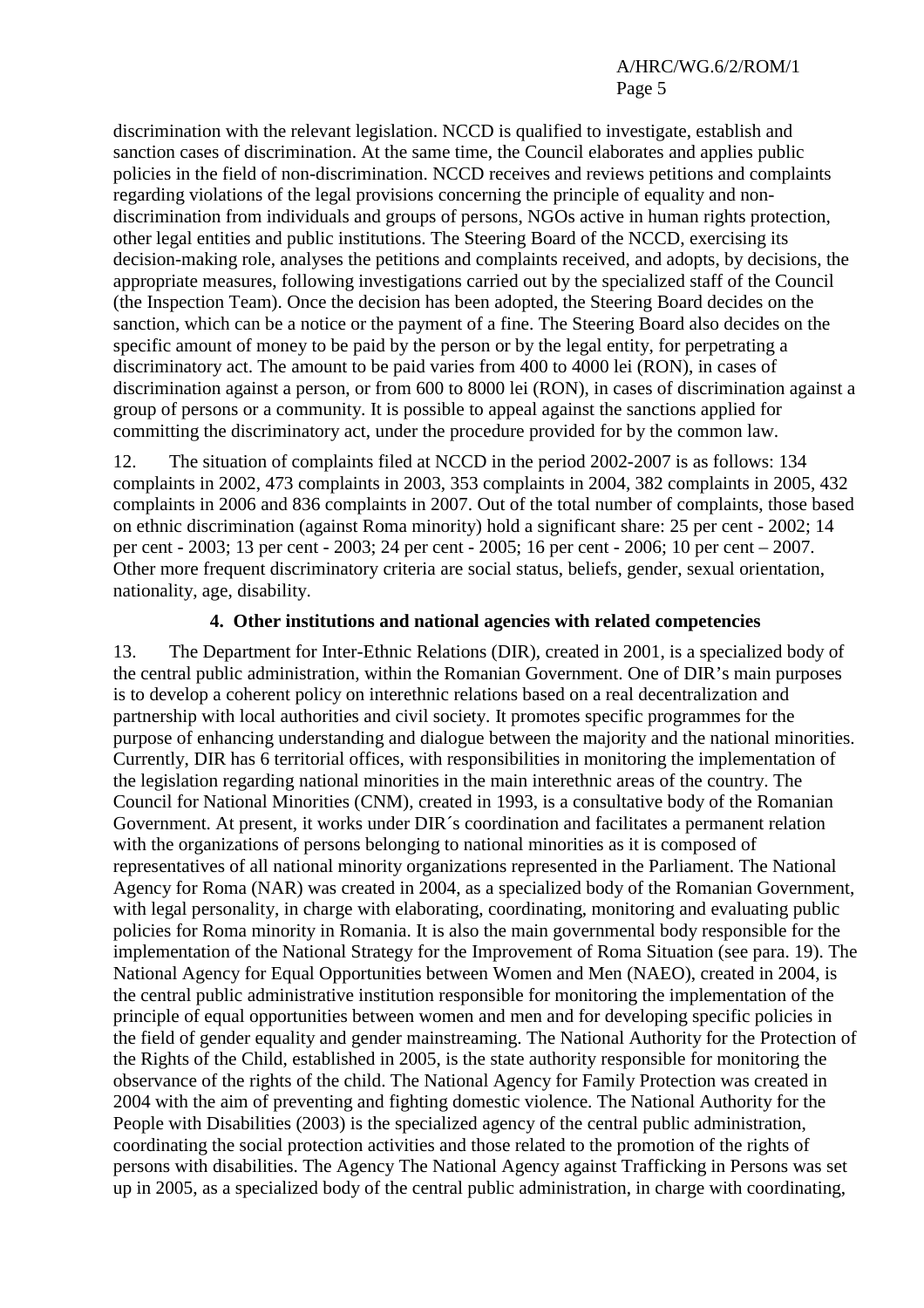evaluating and monitoring the implementation of policies in the field of trafficking in persons, as well as those in the field of protection and assistance provided to its victims. The National Council of the Audio-Visual (NCAV) is an autonomous public institution, under parliamentary control, which is authorized to adopt normative decisions, issue public summons and apply contraventional sanctions in support of its role to ensure, inter alia, the application of anti-discrimination policies in the field of audiovisual. Between 2002 and 2007, NCAV applied 15 sanctions for breaches of the legal provisions regarding discrimination based on nationality, race, religion, gender or sexual orientation and ethnicity (13 to TV stations and 2 to radio stations).

#### **C. International commitments**

14. The Constitution stipulates that treaties ratified by Parliament are part of the national law. Consequently, the set of rights and freedoms and the scope of protection are expanded under the provision of all international legal instruments in the field of human rights Romania is party to, including International Covenant on Civil and Political Rights and its Optional Protocol, International Covenant on Economic, Social and Cultural Rights, International Convention on the Elimination of All Forms of Racial Discrimination, Convention on the Elimination of All Forms of Discrimination Against Women and its Optional Protocol, Convention on the Rights of the Child and its two Optional Protocols, Convention against Torture and Other Cruel, Inhuman or Degrading Treatment or Punishment, Convention on the Prevention and Punishment of the Crime of Genocide etc. Moreover, article 20 of the Constitution stipulates that constitutional provisions concerning the citizens' rights and freedoms shall be interpreted and enforced in conformity with the Universal Declaration of Human Rights, with the covenants and other treaties Romania is party to. In case of inconsistencies between these covenants and treaties and the national laws, the international regulations shall take precedence, unless domestic legislation comprises more favorable provisions. Romania recognized the competence of the Committee on the Elimination of Racial Discrimination and of the Committee on the Elimination of all Forms of Discrimination against Women to receive and consider complaints from persons within its jurisdiction.

# **IV. PROTECTION AND PROMOTION OF HUMAN RIGHTS – CHALLENGES AND ACHIEVEMENTS**

# **1. Equality and protection against any discrimination**

15. Article 4 of the Constitution states the principle of equality among citizens, without any discrimination based on race, nationality, ethnic origin, language, religion, sex, opinion, political adherence, property or social origin. It also states that citizens are equal before the law and public authorities, without any privilege or discrimination.

16. In addition, a great number of ordinary normative acts contain anti-discrimination provisions. The Penal Code incriminates, in art. 317, the incitement to discrimination, defined as "any incitement to hatred on grounds of race, nationality, ethnic origin, language, religion, gender, sexual orientation, opinions, political affiliation, beliefs, wealth, social origin, age, disability, chronic non-infectious disease or HIV infection". This offence is punishable by imprisonment between 6 months and 3 years or by fine. Also, in art.247, the Criminal Code incriminates the abuse of authority by restraining certain rights, stipulating that "the restriction, by a civil servant, of the use or exercise of a person's rights or placing a person in a situation of inferiority based on race, nationality, ethnicity, language, religion, gender, sexual orientation, opinion, political affiliation, beliefs, wealth, social origin, age, disability, chronic non-contagious disease or HIV infection is punished by imprisonment for a term between 6 months and 5 years". Governmental Emergency Ordinance no. 31/2002 prohibits organizations and symbols with fascist, racist and xenophobic character and the personality cult of those found guilty of committing crimes against peace and humanity. This special penal law defines the above-mentioned categories of organizations and symbols, establishes a set of criminal offences and sets the applicable sanctions.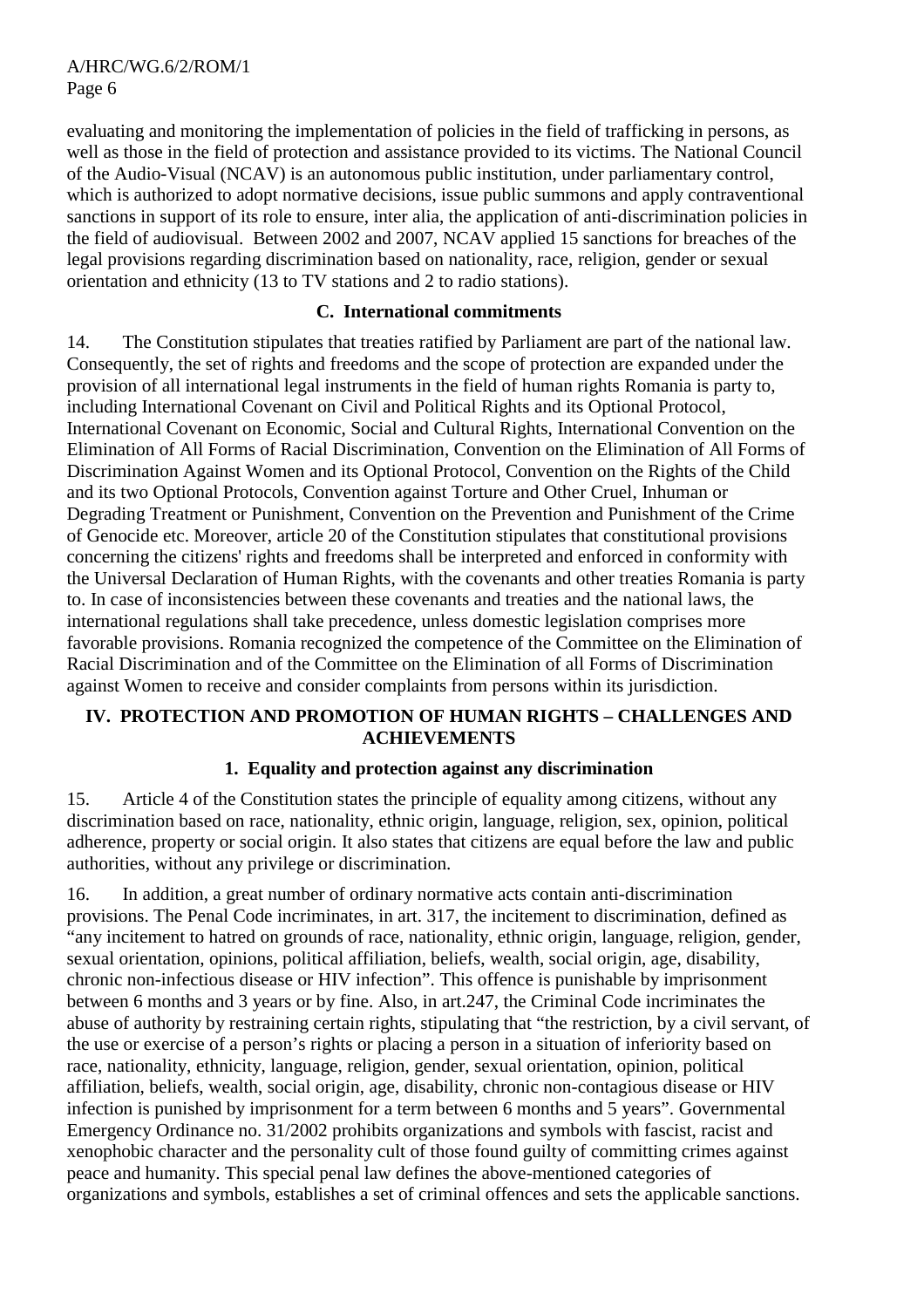Further amendments to the Ordinance offer an extended definition of the Holocaust so as to include the Roma ethnics. The new Code of Labor defines and bans direct and indirect discrimination. The Law on equal opportunities between women and men establishes the legal framework in the field of equal opportunities. The law is based on the concept of multiple discriminations, which covers all grounds of discrimination, including gender and race. It was modified and supplemented by a Governmental Ordinance establishing the National Agency for Equal Opportunities between Women and Men (see para.11). According to the Audio-Visual Law, it is forbidden to broadcast programs which contain any form of incitement to hatred on grounds of race, religion, nationality, gender or sexual orientation. The Law on the protection and promotion of the rights of the child stipulates that the rights specified by its provisions are guaranteed for all children, without any discrimination. The Law on political parties regulates the topic of political representation and participation in the public life in conditions of equality and non-discrimination among citizens. The Law regarding the statute of civil servants prohibits any discrimination among civil servants and created The National Agency for Civil Servants, as a specialized body, to monitor and control the implementation of the relevant legislation. Furthermore, the Code of Conduct of Civil Servants establishes the principle of equal treatment of all citizens by public institutions and authorities. The Law regarding the asylum in Romania states that the legal framework for foreigners applying for a form of protection or benefiting of a form of protection in Romania applies without discrimination. A Governmental Decision regarding the status of foreigners in Romania stipulates the obligation for public institutions to ensure that protection of foreigners against all forms of discrimination.

17. The Governmental Ordinance nr.137/2000 on the prevention and sanctioning of all forms of discrimination, as subsequently modified, represents the landmark piece of legislation in the field of anti-discrimination. The Ordinance offers a comprehensive definition of the concept of "discrimination" as any distinction, exclusion, restriction or preference based on race, nationality, ethnic origin, language, religion, social origin, beliefs, gender, sexual orientation, age, disability, chronic non-infectious disease, HIV infection, appurtenance to a disadvantaged category or any other criteria which has the purpose or effect of nullifying or impairing the recognition, enjoyment or exercise, on an equal footing, of human rights and fundamental freedoms in the political, economic, social, cultural or any other field of public life. The Ordinance defines the principle of equality and non-discrimination among citizens, prohibits and sanctions discriminatory acts committed by natural and legal persons, in all their forms (direct discrimination, indirect discrimination, harassment, multiple discrimination, order to discriminate, and victimization). The national anti-discrimination act covers the following 5 main areas: i) equality in the economic activity in terms of employment and professional work; ii) access to legal, administrative and public health services, as well as to other services, goods and facilities; iii) access to education; iv) freedom of movement, choice of residence and access to public places; v) the right to personal dignity.

18. Recently, the National Council for Combating Discrimination designed a National Strategy for Implementing Measures on Preventing and Combating Discrimination (2007-2013), establishing guidelines in the field of preventing and combating discrimination, with the aim to develop a society which is inclusive, intercultural and based on policies facilitating interaction, equality, mutual understanding and respect. The Strategy is to be adopted by the Government during the first semester of the year 2008.

19. Apart from the protection offered by the National Council for Combating Discrimination (see para.9), for all discrimination cases, the victims are entitled to claim damages in a court of law, proportional to the act, as well as the restoration of the situation prior to discrimination or the cessation of the situation created by discrimination, in accordance with common law. The claim for damages is exempted from judicial taxes and is not conditioned by any notice from the NCCD. The period for submitting the claim is 3 years from the date of occurrence of the act of discrimination or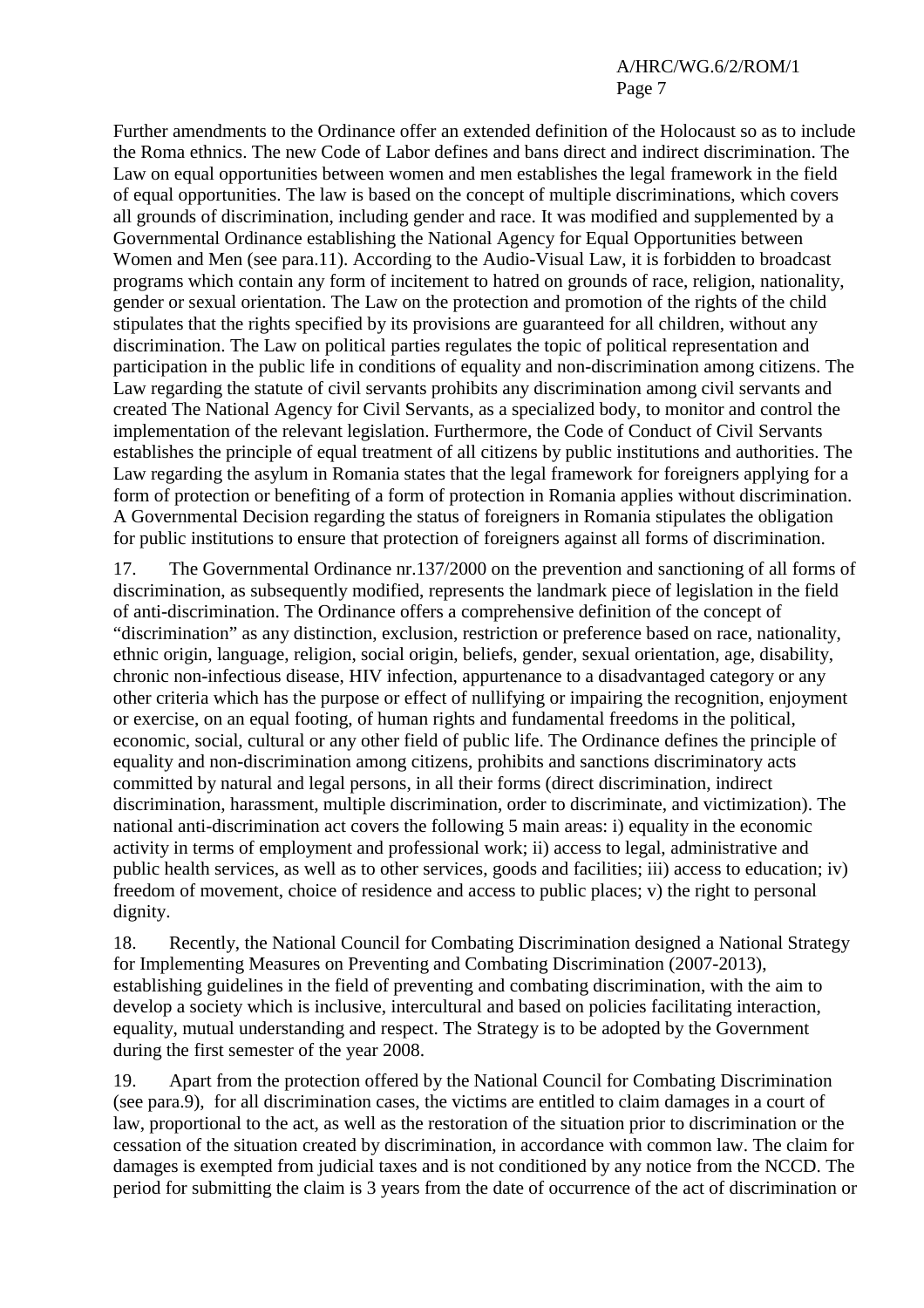from the date when the victim takes cognizance of the occurrence of this act. Starting with 2006, the judgment in discrimination cases takes place with the compulsory summon of a representative of the NCCD, in an expert capacity. Thus, in 2006, NCCD was summoned to take part in 160 discrimination cases brought directly to a court of law. In 2007, NCCD was summoned to 2335 cases and so far in 2008, to 940 such cases. The number of cases where NCCD acted as an interested party (actions introduced in a court of law against the NCCD's decisions or cases examining obligations under the NCCD's competence) was 46 in 2006, 97 in 2007 and 15 in 2008.

20. The European Court of Human Rights also took up a number of cases of discrimination in Romania. For example, in 2005, the Court handed down a decision in a case involving members of the Roma minority, inhabitants of the village of Hădăreni. The Court held there were violations of several rights of the applicants, in conjunction with discrimination. Consequently, the Government of Romania designed and implemented a specific Program of development for the community of Hădăreni 2006 – 2008, aimed at preventing further acts of violence, abuse and discrimination against the Roma population living in that village.

21. In the framework of anti-discrimination policies, special attention is paid to the situation of the Roma minority. Roma is a minority numbering approximately 500,000 members, according to the last census (2002). Roma (Gypsy) people are originated from India and dispersed from the Byzantine Empire to the current territory of Romania during the thirteenth and fourteenth century. They were enslaved until 1856. Many Roma continue to live even today in precarious economic conditions and are affected by social and cultural backwardness, which may generate negative perception and rejection, by the rest of the population. Sometimes Roma find hard to adapt to the modern world, in their attempt to preserve certain aspects of a traditional way of life. They are particularly vulnerable to various forms of discrimination and occasionally may face segregation, especially in the field of education.

22. The Romanian Government designed a specific Strategy for the Improvement of Roma Situation, as a comprehensive approach to the problems of the Roma minority. The development of the Strategy is the result of collaboration between the governmental structures and Roma nongovernmental organizations. The Strategy lays down 10 priorities: community development and public administration; housing; social security; healthcare; justice and public order; child protection; education; culture and cults; communication and civic participation. In 2006 the Government designed a General Master Plan of Measures, approved by Decision 522/19.04.2006, to speed-up the implementation of the Strategy over the next two years. The Plan is structured in accordance with the priorities set out in the Strategy and provides for: increased interaction between central and local authorities and representatives of the Roma community, providing decent housing conditions in urban and rural areas where Roma live, improved access to the public medical care system for all members of the Roma community, especially women and children, recruiting commissioned and non-commissioned police officers from among Roma citizens, encouraging Roma to enlist in kindergartens, schools and universities by affirmative action, printing and distribution of documentation and publications about the Roma minority and, in partnership with NGOs, initiating a plan of cultural events inspired from Roma folklore, traditions and culture, including by setting up a Museum of Roma Culture and Civilisation.

23. A complex network of institutions was created with a view to implementing the Strategy and the Plan. It includes the National Agency for Roma (see para. 11), the Working Group for the Roma Public Policies, the Ministerial Commissions for Roma (MCR), Roma County Offices and Local Roma Experts. Romania participates in the initiative entitled "The Decade of Roma Inclusion", adopted in 2004, for the period 2005-2015, by eight Central and Eastern European countries with the support of the international community, representing the first collaborative effort of this magnitude dedicated to the improvement of the situation of the Roma minority.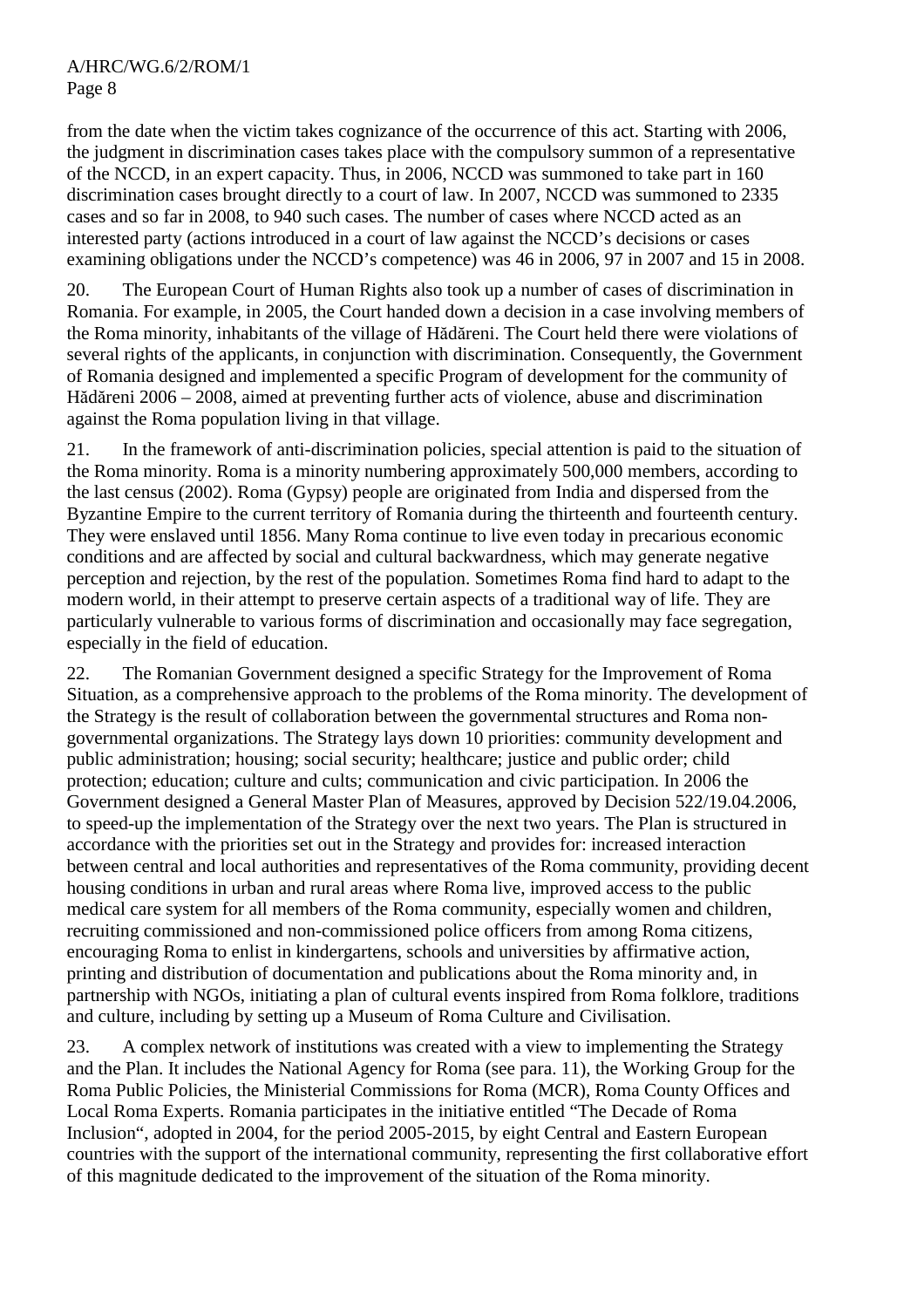24. With the purpose of responding to the occurrence of and preventing discriminatory acts perpetrated by police officers against Roma, the General Inspectorate of the Romanian Police worked out and applied "The Program regarding the contribution of the Romanian Police to the improvement of the situation of Roma". The General Inspectorate also launched a program aiming at encouraging the enlistment in the force of persons belonging to national minorities, in particular Roma, as well as their enlistment to entrance exams organized by police schools. The Police Academy in Bucharest allocates annually a number of seats to candidates from the Roma minority (both in the period 2006-2007 and 2007-2008, there were 10 seats, out of which 6 were occupied through competitive examinations). At present, there are 71 persons of Roma ethnicity employed in the structures of the Ministry of Interior – 45 men (11 officers and 34 agents) and 13 women (3 officers and 10 agents). Starting with 1994, the Romanian Police promoted partnership relations with NGOs in the field of human rights protection, including Roma NGOs. The collaboration was focused on several areas such as: support for social inclusion of Roma; anti-crime education among Roma communities; improving the relationship between the police and multicultural communities by increasing the level of trust of Roma in the local authorities; preventing, identifying and diffusing tensions between Roma and the majority population; combating discrimination. Since 2000, 9 important projects have been implemented in the above-mentioned action fields. In addition, the police county offices had regular meetings with county representatives of the Roma Party, as well as with representatives of Roma communities under their respective jurisdiction with a view to prevent inter-ethnic tensions and to fight criminality.

25. A special attention was given to providing an adequate professional training to law enforcement officials in the area of human rights and anti-discrimination. The National Institute of Magistracy also organized a series of seminars for magistrates on issues related with discrimination, including the obligations assumed by Romania under international conventions, in the period 2001-2007.

26. Although not the result of any official policy, segregation in schools may happen, in various forms. The Ministry of Education, Research and Youth (MERY) formally prohibited the setting up of pre-school, primary and secondary classes comprising exclusively or mainly Roma students. In 2004, the Ministry issued an internal regulation outlining that schools and schools inspectors must take action to identify and elimination any segregation practices. In 2004, the Ministry issued an internal regulation outlining that schools and schools inspectors must take action to identify and elimination any segregation practices. MERY adopted Order no. 1540/19.07.2007 formally banning segregation of Roma children in schools and, subsequently, approved the Methodology for preventing and eliminating school segregation of Roma children. In the same context, PHARE projects "Access to education for disadvantaged groups" (2001, 2003, 2004, 2005 and 2006) were designed, inter alia, to enable persons belonging to the Roma minority to fully participate in the social, economic and cultural life of Romania and have been implemented with good results.

27. The housing law guarantees the free access to housing. Nevertheless, improving the access to housing for disadvantaged categories, including Roma, represents an important challenge for the national authorities. Since 1999, authorities have gradually restarted to build social houses within the program of the National Agency of Housing. Still, the Agency was more concentrated on providing housing for young employed people. Given the higher rates of unemployment, Roma people have an inferior accessibility to housing. Recent years have witnessed several initiatives by local public authorities to address this issue. Phare support has also pushed Roma housing on the national policy agenda. Several ministries are involved in planning solutions for Roma housing issues such as: solving ownership issues related to houses and agricultural terrain; rehabilitation of housing and environment in Roma neighbourhoods; supporting firms and NGOs involved in providing infrastructure and utilities in Roma neighbourhoods; supporting projects of housing construction and rehabilitation in Roma communities; supporting local Roma initiatives of housing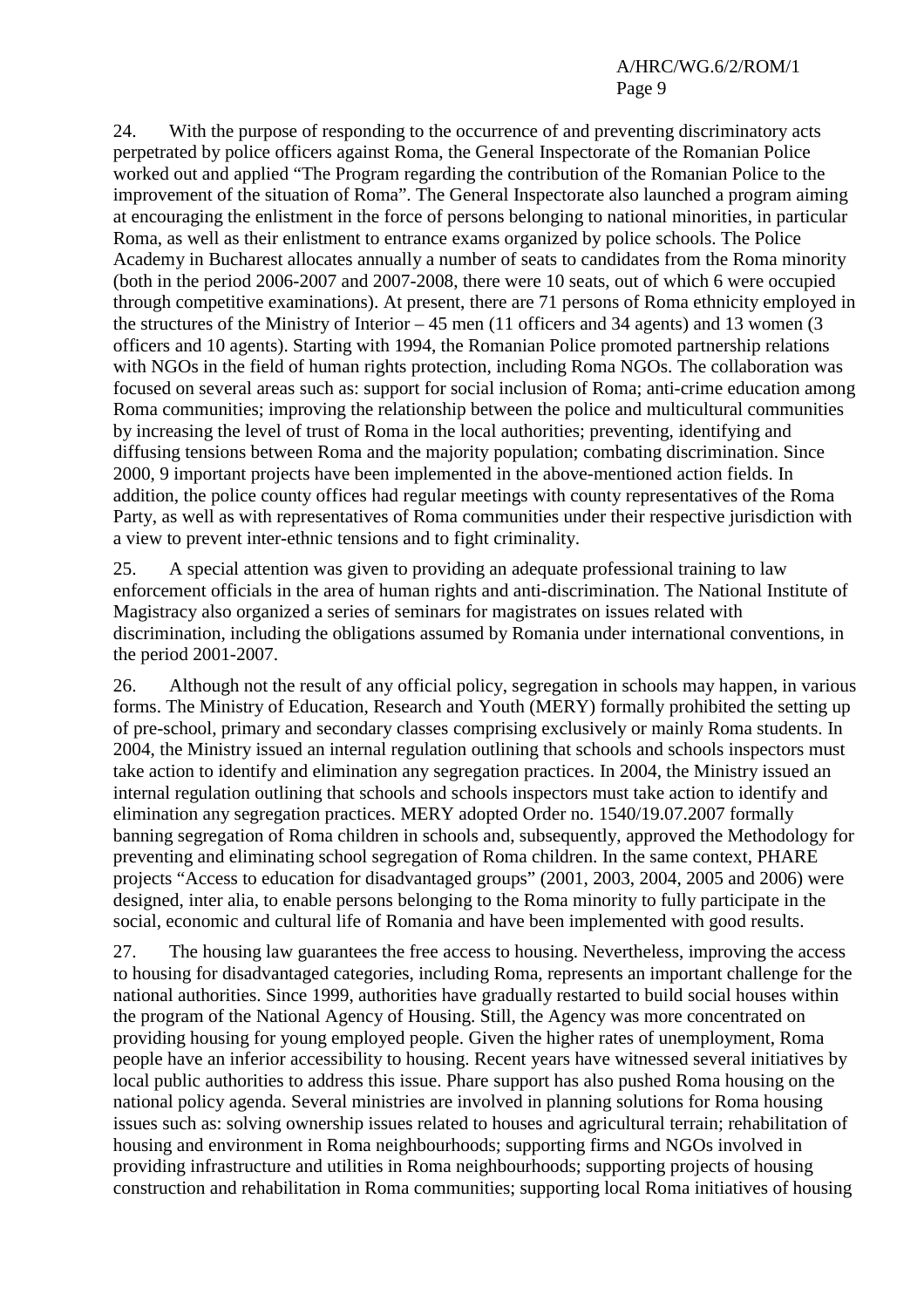rehabilitation and construction; building social housing allowing non-discriminatory access to Roma.

28. The effects created by the policy of forced sedentarization, targeting Roma, applied during the communist period, as well as Roma agglomerations created in the 90's at the outskirts of some cities, generated a network of separated Roma informal settlements. Poverty also contributed to cases of residential segregation in relation to Roma communities. Identifying validation principals for informal Roma settlements is on the current agenda of the Ministry of Development, Public Works and Housing (MDPWH). MDPWH is also seeking to adopt measures in order to prevent informal housing conditions. There is an audit in progress of the urban and housing legislation aimed to improve the relevant legal framework in order to diminish the residential segregation, to improve the access to housing for all categories of inhabitants, to favor the inclusion and social mixture. In January 2008, a framework agreement was signed between the MDPWH and the National Agency for Roma, having among its objectives: improving Roma access to decent housing and public services such as running water, electricity, sewerage, roads and heating systems, implementing pilot projects for building social houses for Roma population in 14 localities throughout 8 regions of Romania; providing support by MDPWH to small infrastructure projects (roads paving, water adduction) whose beneficiaries are Roma communities. In general, problems encountered in the implementation of these projects are: lack of information regarding the number, needs and location of the disadvantaged groups (e.g. Roma); difficulties in harmonizing the housing programs and initiatives between the central and local authorities, respectively; lack of sufficient resources.

29. The Ministry of Culture and Religious Affairs developed several programmes aimed at further preserving and freely expressing the cultural, linguistic and religious identities of the national minorities, as well as on fostering intercultural cooperation. The program "Proethniculture" is addressed to all national minorities, whereas the programme "Roma together in Europe" focuses on the preservation and protection of the cultural and linguistic heritage belonging to Roma minority. The Romanian National Television launched in 2007 a two-year Program dedicated to the promotion of the Roma culture, symbols and traditions and combating prejudices towards the members of this ethnic group.

30. Given the occurrence of discriminatory behaviors and attitudes in football, numerous awareness-raising and prevention campaigns have been carried out to fight such phenomenon with the support of the NCCD. In addition, Romania started its active participation in the annual European campaign "Action Week against Racism in Football" organized by the FARE network (Football against Racism in Europe).

31. The Government allocates every year a special budgetary fund for interethnic projects and programs for combating intolerance. Several awareness projects on Roma and Jewish problems, as well as on all other minorities, have been financed and supported through this mechanism run by the Department for Inter-Ethnic Relations.

32. In 2007, Bucharest hosted an OSCE High-Level Conference on Combating Discrimination and Promoting Mutual Respect and Understanding.

33. As regards gender equality, the 2006-2009 National Strategy and Plan of Action for Equal Opportunities between women and men provide for actions to improve the situation of vulnerable categories, including those that are the most exposed to marginalization and social exclusion, because of multiple discriminations. Women are very much present in the political, social and economical life but there is still room for improvement insofar as representation at the topdecisional level is concerned. According to the assessment of the National Agency for Equal Opportunities between Women and Men (NAEO), in rural communities, women encounter obstacles in acquiring equal opportunities with men. Therefore, improving the socio-professional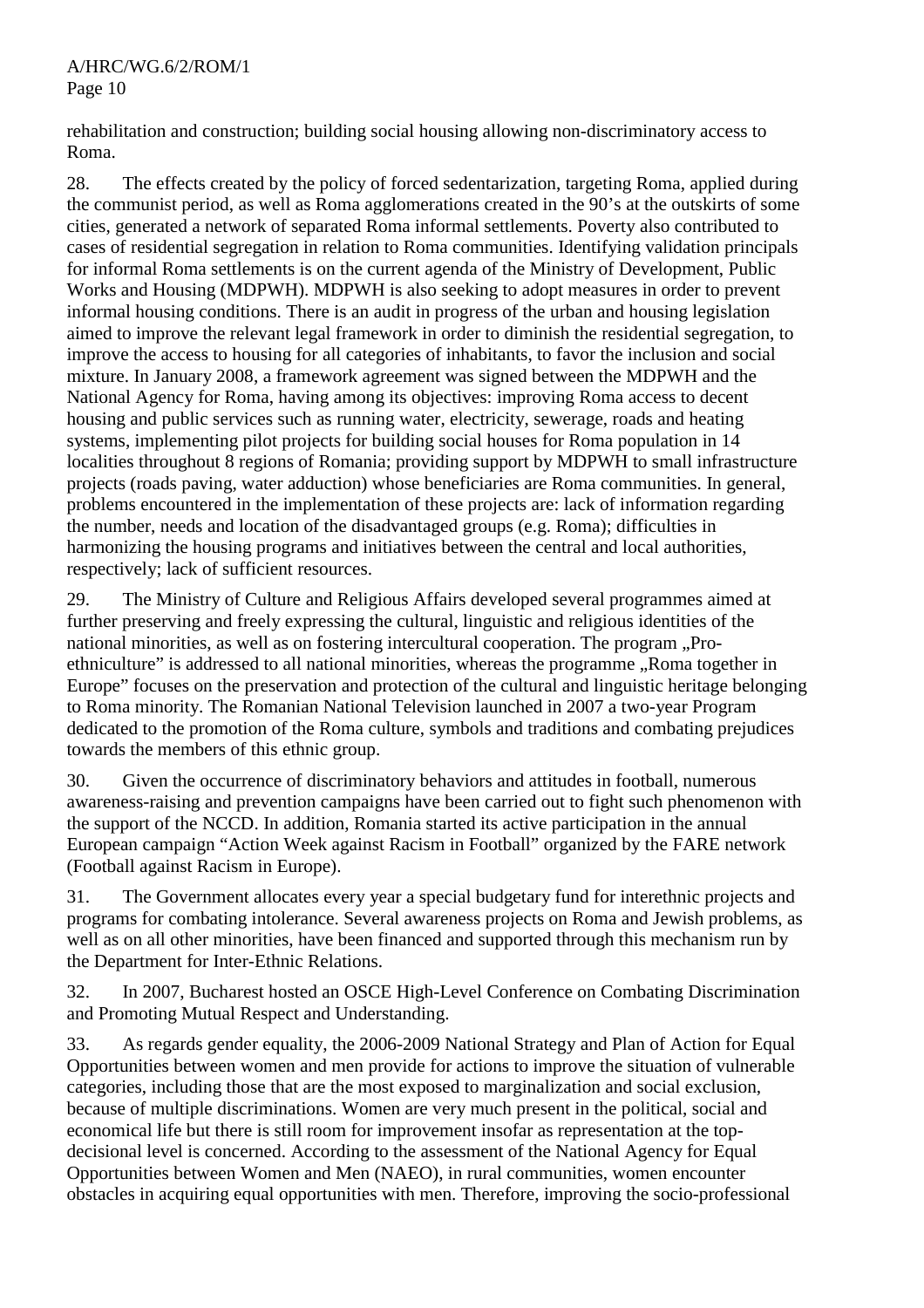condition of women in rural areas is one of NAEO's priorities for 2008 (a job market for this category will be organized shortly).

34. The Law (217/2003) prohibits domestic violence and allows police intervention in such cases. The Government created the National Agency for Family Protection (NAFP) as a central public institution with the objective to prevent and fight against domestic violence. The total number of the cases of domestic violence registered and reported during 2004 – the third quarter of 2007 is 33.730. NAFP works together with NGOs in order to organize awareness campaigns and to ensure counseling and support to domestic abuse victims. In light of the increased vulnerability of the Roma women, the authorities adopted special measures to address their situation, taking into account both ethnically-motivated prejudices at the level of society and behavioral and cultural patterns within the Roma communities. Both the National Strategy for Improving the Roma Situation and the National Health Program include measures regarding reproductive health and the establishment of education and information centers for family health. The main beneficiaries of these centers are Roma women. The Ministry of Public Health, in cooperation with the organization "Romani CRISS", also established a system of Roma health mediators (RHMs), in order to facilitate the communication between members of Roma community and the health personnel, to improve their access to health care services and to educate them on health related issues. RHMs are women with completed mandatory education, selected on the basis of community leaders' recommendations.

35. Article 200 of the Criminal Code, incriminating sexual relations between persons of the same sex, was repealed in 2002. Discrimination based on gender and sexual orientation is prohibited by law. LGBT communities have become more visible in recent years, including as result of events such as Bucharest's annual "Gay Fest" parade and Cluj Napoca's Gay Film Nights Festival. In the post-communist period, social attitudes in relation to sexual minorities have started to change and, after years of total silence, this topic is being openly discussed in the mass-media. Nevertheless, given an incriminatory past and the conservatory views existing in the society, sexual minorities are still vulnerable to prejudices and discriminatory attitudes.

# **2. Right to life. Prohibition of torture or cruel, inhuman or degrading treatment. Death Penalty**

36. Article 22 (a) of the Constitution states that the right to life, as well as the right to physical and mental integrity of persons are guaranteed; torture, any kind of inhuman or degrading treatment are prohibited. The homicide is incriminated by the Criminal Code (with different imprisonment time limits). According to article 22 (b) of the Constitution, no one may be subjected to torture or to any kind of inhuman or degrading punishment or treatment. Death penalty is prohibited. The crime of torture and the crime of inhuman or degrading treatments are incriminated in the Criminal Code (art.  $267$  and art.  $267<sup>1</sup>$ ).

37. Over the past years, non-governmental organizations and individuals continued to report cases of abuses and excessive use of force by the police, in particular against members of the Roma minority. Between 2003 and August 2007, 570 complaints containing allegations of abuses and ill treatments perpetrated by policemen (8 officers and 64 agents) were filed with the General Inspectorate of the Police. 41 cases were dismissed, in 7 cases disciplinary measures were applies, criminal charges were brought against 4 persons (1 convicted, 1 discharged, 2 acquittals). 17 complaints are still under investigation.

38. The Code of Conduct and Deontology for Law Enforcement Officials, approved in 2005, sets out the principles and rules that govern the police officer's and gendarme's conduct, as well as their behaviour in various circumstances, such as public relations, use of force and investigation of illicit acts. According to the Code of Conduct, in cases where the intervention of a law enforcement official results in a temporary limitation of freedoms and rights, the duration of this limitation must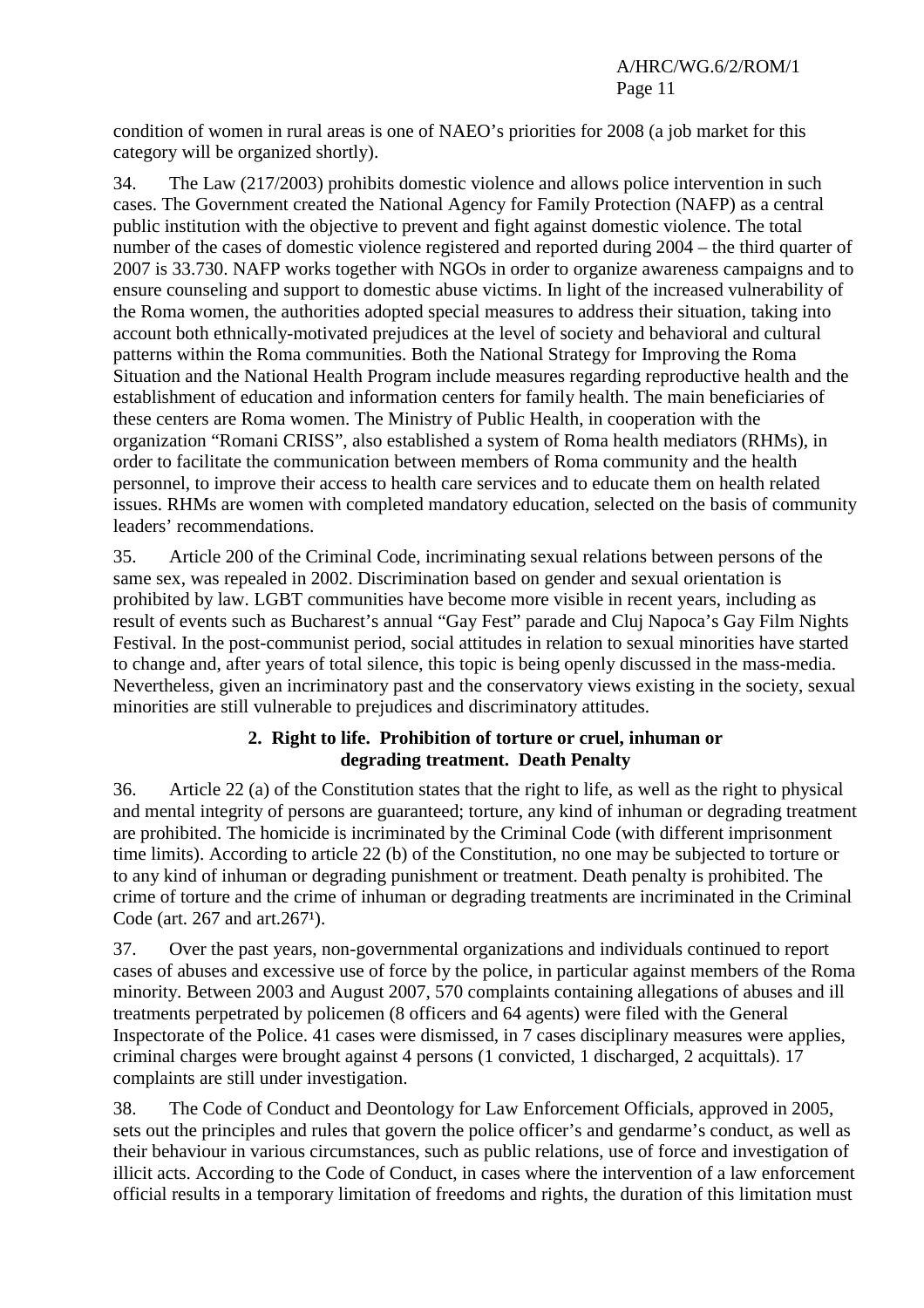be reduced to the minimum needed to reach the legitimate objective that justified the adoption of such measures. The law enforcement official must act in the same way in relation to all persons, applying the same measures for similar illegal acts, in accordance with the principles of equality, impartiality and non-discrimination. In accordance with the new profile of the Romanian National Police, the training and education of police personnel aimed at changing their thinking patterns, combating prejudices.

39. All cases of firearms use by police personnel are reported to the General Police Inspectorate. When they resulted in death or injury, a prosecutor is immediately seized upon the case. The law no.295/2004 on the regime of arms and ammunition, as further amended, is currently under evaluation in the light of the provisions of the European Convention for the Protection of Human Rights and Fundamental Freedoms and the relevant jurisprudence of the European Court of Human Rights.

40. Legislative and organization measures have been taken in order to address the problems of the Romanian penitentiary system, where conditions sometimes do not meet the generally accepted standards of security, food, hygiene and privacy for the detainees. Law no.293/2004 turned the members of the military who were working in the penitentiary administration system into civil public officials with a special statute. Law No.275/ 2006 on the Service of Penalties and Measures Ordained by Judicial Bodies undertook a radical reform of the system of execution of penalties and custodial measures ordained by the judicial authorities during criminal proceedings. Thus, penalties are executed according to the laws, respect for human dignity is guaranteed and any form of discrimination is prohibited. Special sections for preventive arrest inside penitentiaries have been set up. Persons who have been sentenced by final judgement to a custodial penalty and those being investigated are held in different sections. For certain categories of persons sentenced to custodial penalties (juveniles, women, persons with medical condition) special premises have been set up. Accused juveniles are separated from adults and their trials are accelerated. For the purpose of social recovery and social reinsertion of sentenced persons, four types of prison treatment have been created: maximum security, closed, semi-open and open, which rely on a gradual system, as sentenced persons are able to move from one type to another depending on their conduct during detention. Overpopulation has always been a serious problem in Romanian penitentiaries. However, over the past years, the number of persons deprived of liberty decreased by more than 16,000, which has a positive influence on the occupation ratio, which went from 143,60 per cent on 01.01.2000 to 89,33 per cent on 28 February 2007, with 44,570 beds installed (6 metric cube of air/detainee). Existing detention facilities are being redesigned and new ones are gradually being built. Following complains in connections with acts of violence or abuse of any kind committed by detainees self-appointed as "cell leaders", since the year 1998 this practice has been abandoned. Currently, a board composed of personnel from the penitentiary appoints a delegate from among the detainees in each room, based on their proposals. The room delegate represents the detainees in the respective room in their relationship with the administration of the penitentiary, but has no disciplinary powers. The instances of ill treatment reported by persons deprived of freedom are dealt with by judicial authorities. Also, persons deprived of freedom have an unlimited right to file complaints, including through non-governmental organisations or to human rights organisations. Where the administration of a place of detention finds any violations of the rights of persons who are deprived of freedom, it takes measures to punish those responsible, and, where necessary, notifies the bodies of criminal prosecution. To ensure the good organisation and operation of each place of detention subordinated to the National Administration of Penitentiary, regular, occasional, unannounced, topic-focused and specialised inspections and checks are being carried out. They are carried out either ex officio, or based on reports or complaints. The persons deprived of freedom may appeal against any measures taken by the penitentiary administration, including regarding limitations of his/her rights as a detainee. Against the decision of the delegated judge an appeal may be filed with the first instance court in the jurisdiction of which the penitentiary is located.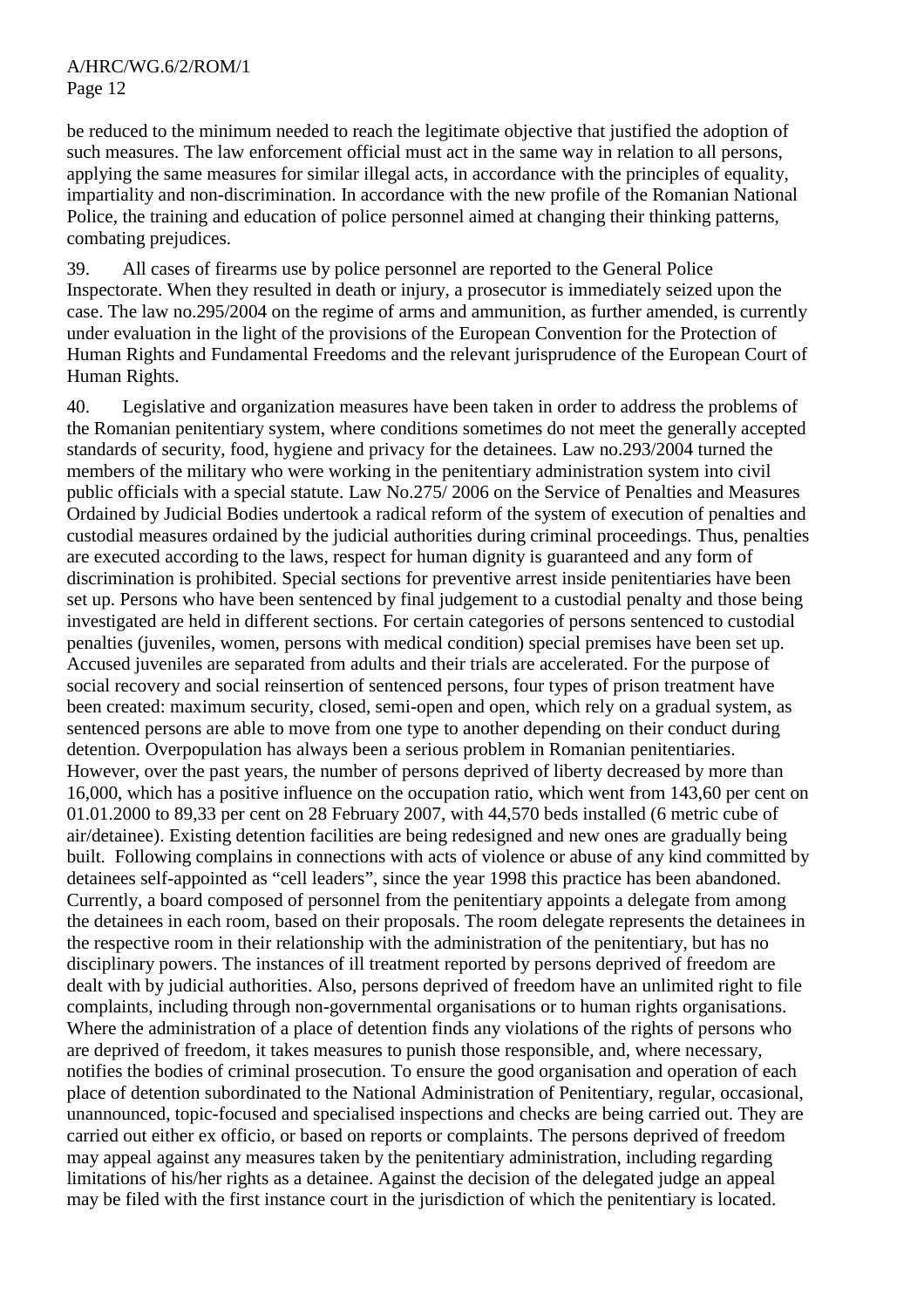Representatives of national non-governmental organisations and of international human rights organisations the competence of which has been recognised or accepted by Romania had access to the places of detention and on several occasions visited and interrogated persons who are deprived of freedom. The detainees have the right to receive visits of relatives, benefit from legal advice and have access to medical care. The doctors and other medical personnel are under obligation to notify the prosecutor about signs of torture or mistreatment ascertained on the body of the detainees. The personnel of the detention centers receive regular training and are under permanent scrutiny with regard to the behavior towards detainees.

41. A matter under the serious attention of the authorities in Romania is trafficking in human beings, as the country is considered a point of both origin and transit for trafficking in persons. In the last years, Romania has made substantial progress in countering trafficking networks and has increased significantly its anti-trafficking law enforcement efforts. The Romanian legislation incriminates all forms of trafficking (Law no 678/2001) and creates the necessary legal framework in order to identify these acts and to provide protection and assistance for victims, their families and the witnesses (Law 211/2004). The National Strategy against trafficking in persons 2006-2010 and the National Action Plan 2006-2007 for its implementation set clear standards and objectives to be attained by the authorities. The purpose of the national strategy is to decrease the dimensions of trafficking in persons and to eliminate the negative effects it has over citizens and society, in general. A network of judges specialized in solving trafficking in persons was set up in 2004. The Government created in 2005 the National Agency against Trafficking in Persons (NAATP), as a specialized body of the central public administration under the coordination of the Ministry of Interior and Administrative Reform. Its role is to coordinate, evaluate and monitor the implementation by the public authorities of policies in the field of trafficking in persons, as well as those in the field of protection and assistance provided to its victims. The NAATP improved government coordination of anti-trafficking in persons. The Agency has 15 regional centers, to monitor the phenomenon at local level, identify dis-functionalities in the national identification and referral system and formulate proposals, evaluate the activity of the shelters for the victims etc. These centers coordinated victim/witness cooperation with law enforcement, helping them to better understand some cumbersome judicial procedures and assisted victims to access social services. The NAATP organizes, on a regular basis, information and prevention campaigns in order to sensitize the general public and, in particularly, the risk groups (e.g. "Beware of "Perfect Opportunities" for Perfect Jobs", targeting teenagers, but also adults who leave or want to leave the country to work abroad, July 2007-February 2008; "Campaign against Sexual Exploitation of Children" launched on February 12, 2008). A toll-free info line was created by the Agency and addressed to victims, persons wanting to denounce cases of trafficking or to persons who want to obtain information before deciding on a job abroad. In 2007, 1343 cases of trafficking in human beings were identified and 1330 persons were placed under investigation, as compared to 2006, with 1766 cases identified and 1460 persons investigated. However, more efforts are necessary to improve protection and victim assistance, including countering the social discrimination they sometimes face once returned in their home towns or villages. The Government will continue to work with domestic and international NGOs to build public awareness of trafficking risks.

#### **3. Administration of justice and rule of law**

42. According to article 21 of the Constitution, every person is entitled, without restriction, to bring cases before the courts for the defense of his legitimate rights, liberties and interests. All parties shall be entitled to a fair trial and a solution of their cases within a reasonable term. Also, based on art.52 of the Constitution, any person aggrieved in his/her legitimate rights or interests by a public authority, by means of an administrative act or by the failure of a public authority to solve his/her application within the lawful time limit, is entitled to the acknowledgement of his/her claimed right or legitimate interest, the annulment of the act and reparation for the damage. In order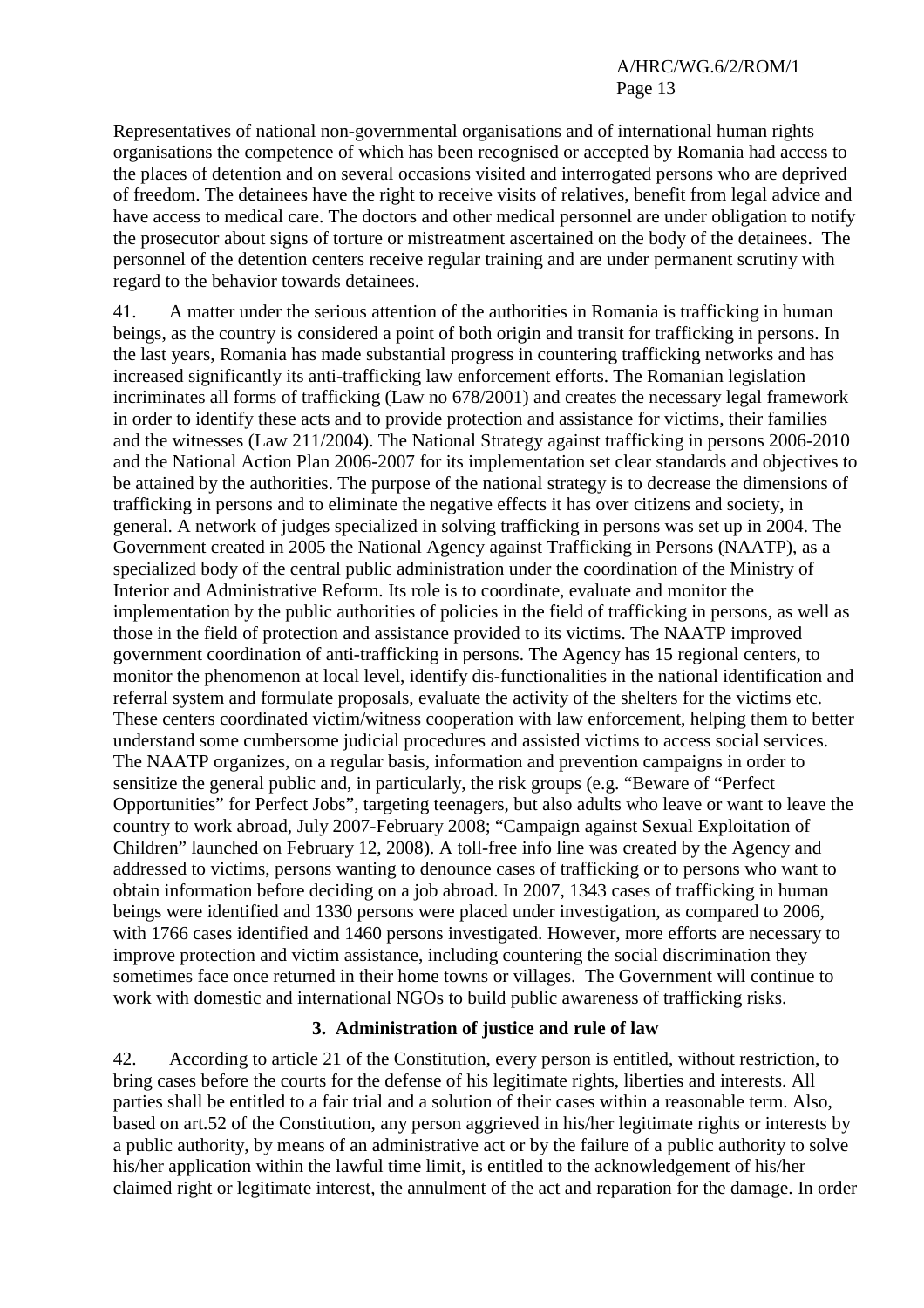to translate into practice this principle, the legislator created, by Law no. 554/2004, the system of administrative litigation. The State bears patrimony liability for any prejudice caused as a result of judicial errors. The State liability shall be assessed according to the law and shall not eliminate the liability of the magistrates having exercised their mandate in ill will or grave negligence.

43. Previous provisions in the Criminal Procedure Code and the Civil Procedure Code (art. 409- 414, art. 330-330<sup>3</sup> respectively) defined the institution of annulment proceedings exercised by the General Prosecutor of the Prosecutor's Office attached to the High Court of Cassation and Justice, against final judicial decisions, in cases stipulated by the law in a limitative manner. The inappropriate use of these legal remedies, especially in civil matters, was repeatedly sanctioned by the European Court of Human Rights, which criticized their impact on the stability of the judicial decisions. Consequently, those provisions were abrogated in 2003 and 2004, respectively.

44. One of the main deficiencies of our judicial system is the inconsistent practice by the courts of law. To address this problem, the Public Ministry promoted annulment proceedings in the interest of the law, an institution regulated by the two Codes mentioned above. The High Court of Cassation and Justice issued decisions of unitary interpretation of the law which are obligatory for the courts (in 2007, the High Court was seized by the General Prosecutor with 87 such cases, in comparison with 37 cases in 2006). Also, measures have been taken to improve the access of the magistrates to the jurisprudence and the Official Gazette. Starting with 2006, the Superior Council of Magistracy organizes regular meeting with the presidents of the courts of appeal, with the participation of representatives of the High Court of Cassation and Justice and the Office of the Prosecutor General. Similar coordination meetings are held at the level of each court of law.

45. Problems regarding the length of the judicial proceedings continue to be reported. However, statistically, in 2007, 85.5 per cent of the criminal trials and 83.5 per cent of the civil trials were concluded in less than six months (the recommended timelines). Starting with 2005, the inspectors of the Superior Council of Magistracy monitor, on a regular basis, the courts' activities from the point of view of compliance with the recommended timelines for civil and criminal trials and, where needed, disciplinary sanctions have been applied.

46. According to article 23 of the Constitution, individual freedom and security of a person are inviolable. Search, detainment or arrest of a person is permitted only in cases and under the procedure provided by the law. There are time limits for detainment and preventive custody. Any person detained or arrested is promptly informed, in a language he/she understands, of the grounds for his/her detention or arrest, and notified of the charges against him/her, as soon as practicable; the notification of the charges shall be made only in the presence of a lawyer of his/her own choosing or appointed ex officio. A person under preventive custody has the right to apply for provisional release, under judicial control or on bail. Any person is presumed innocent till found guilty by a final decision of the court. Penalties are established or applied only in accordance with and on the grounds of the law. The freedom deprivation sanction can only be based on criminal grounds (nullum crimen sine lege). The defendant is entitled to the benefit of a lesser punishment enacted by the law (mitior lex). The right of all persons deprived of their liberty to be treated with humanity and with respect for the inherent dignity of the human person is also guaranteed by the Romanian Criminal Procedure Code ( $art.5<sup>1</sup>$ ). The law provides for the possibility of temporary release during the trial or before the completion of the term. Special provisions refer to persons responsible with a childcare, dependant or an elderly/ill person.

# **4. Freedom of opinion and expression**

47. In accordance with article 30 of the Constitution, freedom of expression of thoughts, opinions, or belief, and freedom of any creations, by words, in writing, in pictures, by sounds or other means of communication in public are inviolable. Any censorship is prohibited. Freedom of the press also involves the free setting up of publications. No publication may be suppressed. The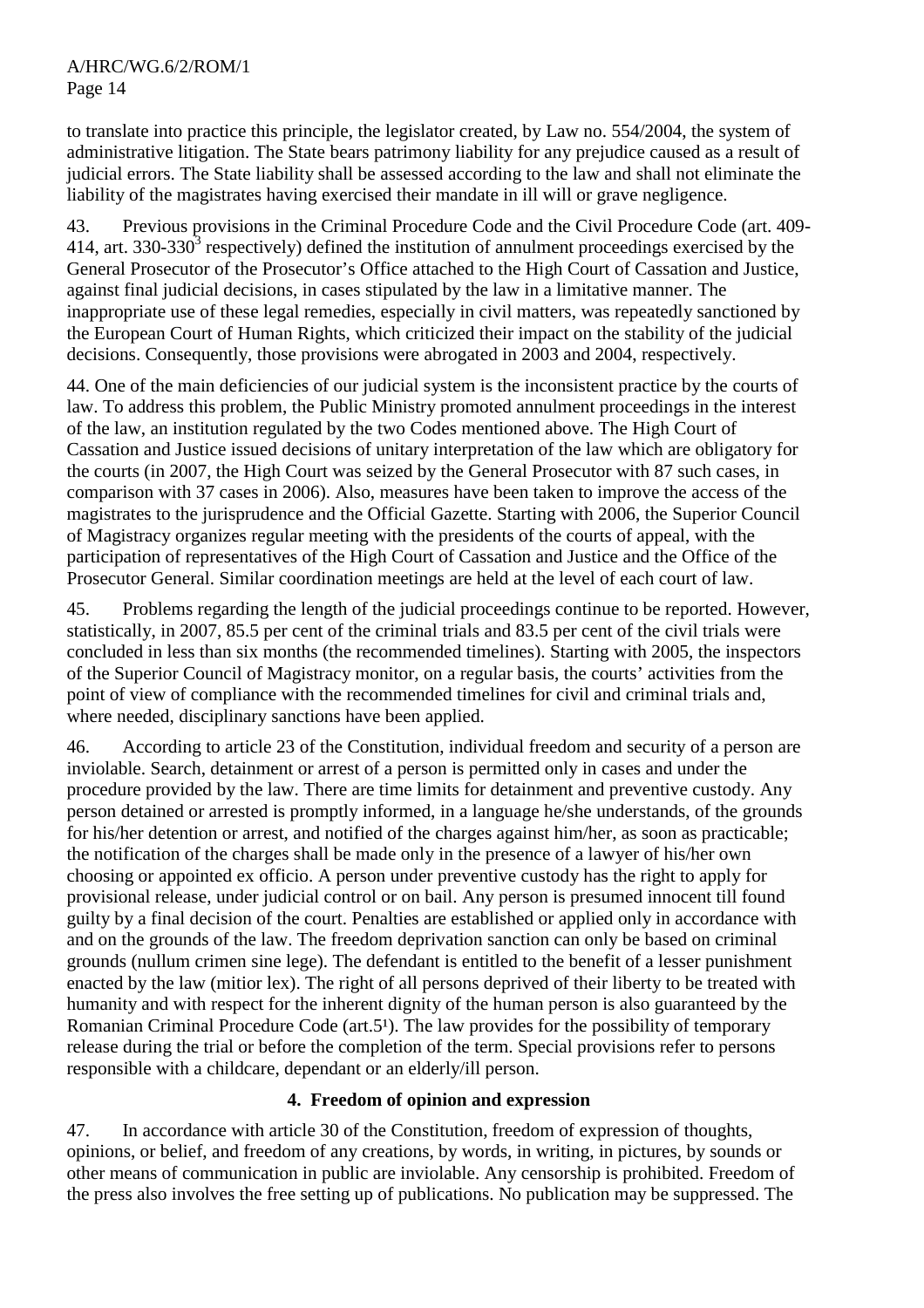law may impose upon the mass media the obligation to make public their financing source. The Government never initiated a law regulating this aspect, but a group of non-governmental organizations drafted a legislative proposal which has been, recently, endorsed by some members of the Parliament. Freedom of expression undergoes certain limitations, contained in the Constitution and the Criminal Code. In particular, Governmental Ordinance no. 137/2000 incriminates any public behavior with a nationalistic-chauvinist character, any incitement to racial or national hatred or any behavior aiming to prejudice a person's dignity or to create an intimidating, hostile, degrading, humiliating or offending atmosphere against a person, a group of persons or a community on grounds of race, nationality, ethnic origin, religion, social category or underprivileged category, beliefs, gender or sexual orientation is sanctioned as a contravention, unless the act fall under the incidence of criminal law. There are cases in the jurisprudence of the National Council for Combating Discrimination of sanctions applied to journalists for articles inciting to racial hatred or notices issued to various newspapers for discriminatory advertisements (e.g. in particular with regard to the Roma minority).

48. The Romanian legislation does not make any distinction between the acts committed by any natural or legal persons and the acts committed by the journalists. Therefore, the Romanian journalists have advocated, for a long time, against the offences of insult and libel as infringements upon the liberty of the press. In 2006, the crimes of insult (art.205) and libel (art.206) under the Chapter "offences against human dignity" have been repealed following amendments brought to the Criminal Code. The Constitutional Court concluded in 2007 that the abrogation of the respective legal provisions was contrary to article 1 (3) of the Romanian Constitution, which protects values such as dignity, reputation and honour of the person. However, the Parliament did not to act upon the decision of the Constitutional Court by adopting new legislation and, therefore, the two offences remain outside the Criminal Code.

49. Insofar as Romania's mass-media is concerned, it has evolved as one of the most dynamic in the geographical region. According to the National Council of Audio-Visual (see para.11), currently there are 623 radio stations (out of which three nation-wide frequencies) and 261 TV stations (out of which two national frequencies, a third one being divided among several operators). The number of print outlets (newspapers, weeklies, monthlies, magazines) is evaluated at about 1500 titles, out of which 15 national dailies. Romania has a high penetration of cable TV (76.6 per cent in 2006) and a smaller one for the satellite TV (3.7 per cent in 2006). In 2007, the Internet reached a penetration of 25 per cent of the households.

# **5. Freedom of conscience and religion**

50. The great majority of the Romanian population declares itself as belonging to the Romanian Orthodox Church (ROC), that is 86.7 per cent of the whole population distributed on the whole territory of Romania. The orthodox population also includes Ukrainian, Bulgarian, Greek and Lippovan Russian ethnics. Catholicism represents nowadays the second religion in Romania, with 1,028,401 members (4.7 per cent). Among the other Christian communities, the Calvinist Church is the most important, with 698,550 members (3.2 per cent). The number of members of other Christian communities varies between 2,000 and 300,000. The Religious Association "The Witnesses of Jehovah" was recognized in 2003 by the Order of the Ministry of Culture and Religious Affairs. Therefore, there are currently 18 legally recognized religious denominations in Romania. There is also a Jewish community (of Mosaic religion) with 6,179 members (0.02 per cent), as well as a Muslim community (of Islamic religion) of 67,566 members (0. 31 per cent).

51. The effort to redress the great injustices done to the Greek-Catholic Church (GCC) during the Communist regime raises some specific challenge. In 1948, this Church was proscribed by the Decree No. 358/1948 and a part of its clergy was arrested. However, its activity continued underground. The Church and other parish houses were confiscated and given to the Orthodox Church. Other properties of the Greek-Catholic communities were also confiscated and became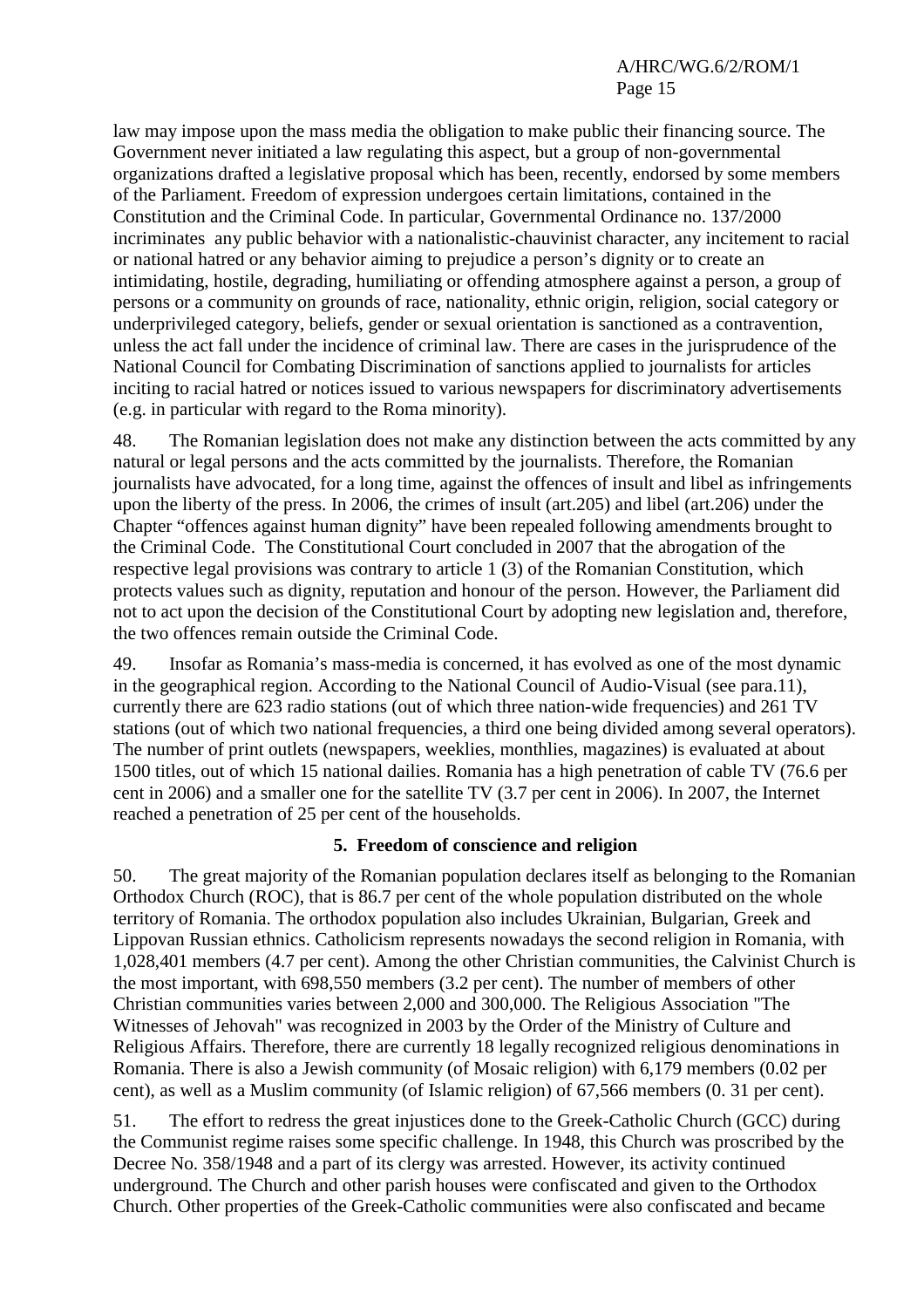property of the State. According to the 2002 census, the Greek-Catholic community of believers counts today 195,481 (or 0.9 per cent of the population), against approximately 1,5 million members (10 per cent of the population) before 1948. The Decree no. 358/1948 was repealed in 1989 and the Greek-Catholic Church was again recognized as being one of the denominations supported by the Romanian State. The measures adopted, including those in the framework of a dialogue with the ROC, with the view to redressing injustices done to the GCC, were sometimes criticised as insufficient or slow in their implementation.

52. The Romanian Constitution establishes, in art.16, the principle of equality between citizens irrespective of their religious. Freedom of conscience is guaranteed and it must be manifested in a spirit of tolerance and mutual respect. Any forms, means, acts or actions of religious enmity are prohibited in the relations among the various denominations. Religious denominations are autonomous from the State and enjoy support from it, including the facilitation of religious assistance in the army, hospitals, prisons, homes and orphanages.

53. The newly adopted legislation (489/2006) on religious freedom and the general regime of religious denominations was based on a wide process of consultation, both internally and internationally and, in spite of some criticism, enjoyed eventually the support of the majority of the recognized religious denominations in Romania. This bill seeks to establish a transparent system for the recognition of religious denominations, as well as to simplify the procedure in this regard, in order to avoid the risk of them not being recognized. To this purpose, the draft law provides that the religious communities need to have been functioning uninterruptedly for at least 12 years (from 1994 onwards) on the national territory and their members should be Romanian citizens, representing at least 0.1 per cent of the population of Romania. With respect to the numerical threshold for the recognition of the religious denominations, the law makes reference only to a percentage of the total population and not to a pre-set number of members. This numerical threshold corresponds to the Romanian traditions, which also have been given careful consideration in drafting the law. The temporary threshold aims at ensuring a minimal stability, complementary to the numerical threshold and does not represent an impediment to the religious activity. The Armenian, Mosaic and Lutheran religious denominations, although minor, are exempted from the procedure of recognition, due to their long tradition in Romania and the number of members at the date of their recognition as religious denominations. Apart from religious denominations, the law regulates a new legal institution – "the religious associations" (organisms composed of at least 300 members, Romanian citizens residing in Romania, who associate themselves in order to manifest a religious belief). Both the religious denominations and the religious associations represent structures of association with legal personality, for religious purpose, being differentiated only by the fact that the religious denominations are granted de jure the status of public utility and, therefore, benefit of direct financial support from the State.

54. Freedom of religious education is guaranteed, as well as the right of the parents or legal tutors to ensure, in accordance with their own convictions, the education of their minor children. Participation of students to religious classes is optional. Religious education is organized in the public schools, but also in schools run directly by religious denominations (61 theological high schools, 22 faculties of theology, 34 confessional schools)

# **6. Freedom of association and peaceful assembly**

55. According to the Romanian Constitution (art.39 and 40), public meetings, procession, demonstrations or any other assembly are free and may be organized and held only peacefully, without weapons and another kind whatsoever. According to the law, political parties are associations of Romanian citizens having the right to vote and have legal personality. At present, there are 6 political parties represented in the Parliament. According to the Law on trade unions 54/2003, the employed persons and public servants have the right to create trade unions and to adhere to them. There are 5 trade union organizations represented at national level.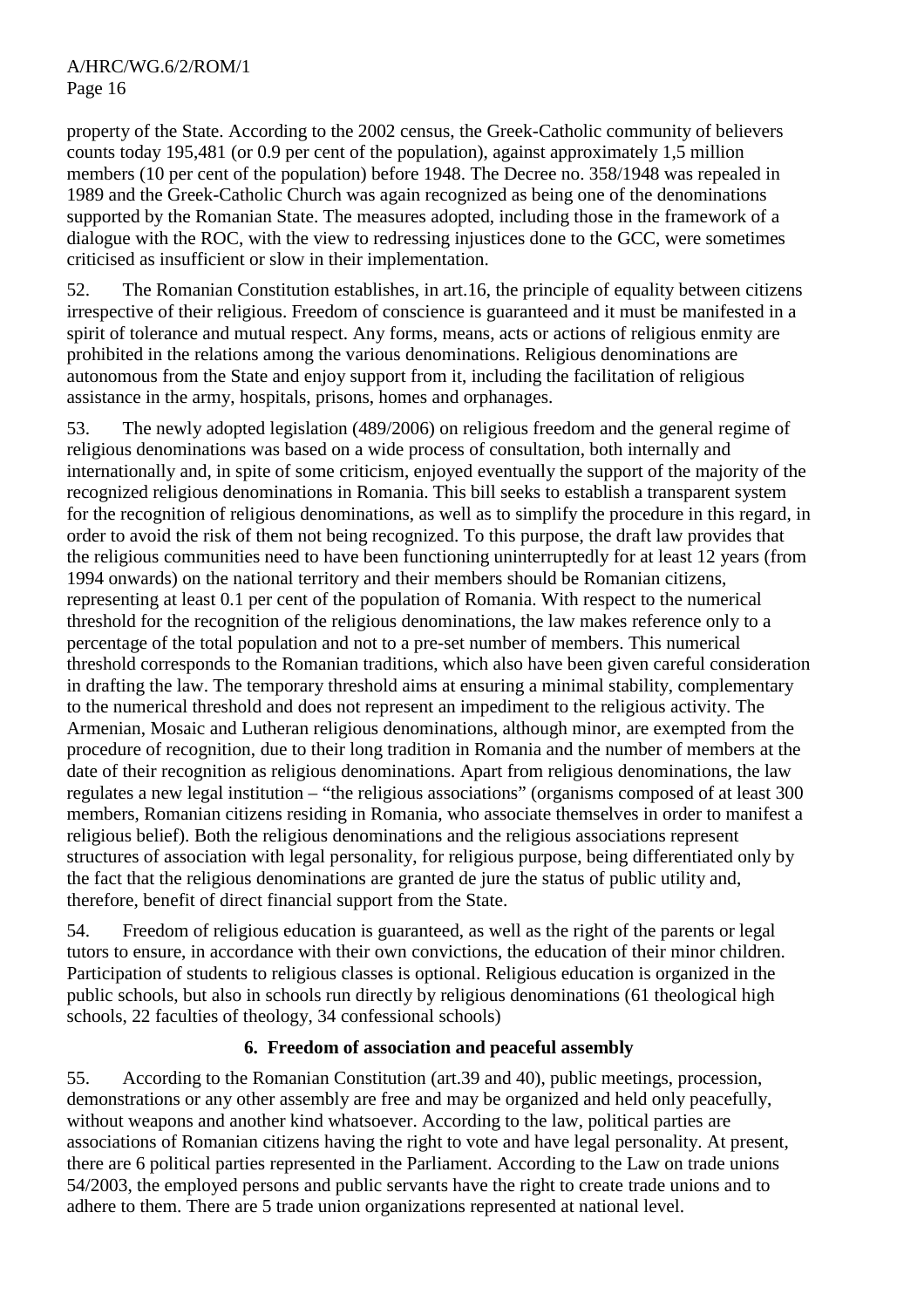#### **7. Rights of the child**

56. In the early 1990s, as a result of the ill-conceived pro-natality politics implemented by the communist regime, Romania had to confront the enormous problem represented by the presence of an estimated number of 100.000 children placed in specially created institutions, run by the State, but underfunded and with few and untrained personnel. Ever since, the reform of the child protection and improvement of the child care have been priorities for the Government. A new system was created in 1997 and responsibility for its functioning was transferred at the local level. The decentralized approach aimed at preventing the institutionalization by providing direct support to the families and closing down the large institutions while finding alternative solutions for protection. At the same time, the sheltering centers were placed under a single authority. In 2001, the Romanian Government adopted "The Government Strategy regarding the protection of children in difficulty 2001–2004". The strategy proposed the adoption of a series of radical reforms with the purpose of bringing Romania in line with international standards of child welfare and protection. Priority number one was changing the "institutionalized" system into a "family" system. The reform meant closing large institutions and replacing them with alternative services, preventing child separation from the family by developing support services and adapting the Romanian child protection system to European standards. The law no. 272/2004 concerning the protection and promotion of children's rights represents the main element of the new legislative framework. Its very base consist in the fact that the parents are the first held responsible for raising, educating and caring for a child, thus being entitled to receive all the help they need from the local authorities and the community, in order to fulfill their duties and responsibilities.

57. The National Authority for the Protection of Child's Rights ensures the respect of all children's rights on the Romanian territory by intervening in the administrative and judicial procedures in relation to the respect and promotion of children's rights. Also, the National Authority for the Protection of Child's Rights has initiated and is developing programs that address vulnerable categories of children: street children, children with disabilities or HIV/AIDS affected children, unaccompanied children on the territory of other states. The adoption of the new law was corroborated with significant awareness campaigns aimed at informing all those working within this field with and for the children, as well as those involved in the education of parents with respect to children's rights. The public authorities, the civil society and other partners started to share the responsibility for guaranteeing the children's rights as they are stipulated in the United Nations Convention on the Rights of the Child.

58. The Romanian law focuses on the best interest of the child and articulates the principle according to which the parents have the main responsibility in raising and ensuring the development of a child. The subsidiary responsibility falls on the shoulders of the extended family and the local community to which the child belongs, the intervention of the state being complementary. However, the state retains the obligation to ensure the protection of the child and to guarantee the observance of all the rights of the child. The state can intervene in cases of abuse or severe deprivation. The law aims to change the idea that the state could replace parental care. The analysis of statistical data in the area of child protection shows that, between 2000 and 2007, the number of protected children in placement institutions decreased by more than a half (from 53,335 to 20,990) and the number of children protected by maternal assistants almost tripled (increasing from 5,157 to 18,116). This progress became possible through the allotment of financial resources from local authorities' budgets, those of NGOs, as well as from the state budget through programs of national interest. One of the most important sources was the externally financed programs.

59. The Romanian Children's High Level Group (HLG) was established in 2000, as an independent forum co-chaired by the Romanian Prime-Minister and Baroness Emma Nicholson, member of the European Parliament. The Group includes representatives of the European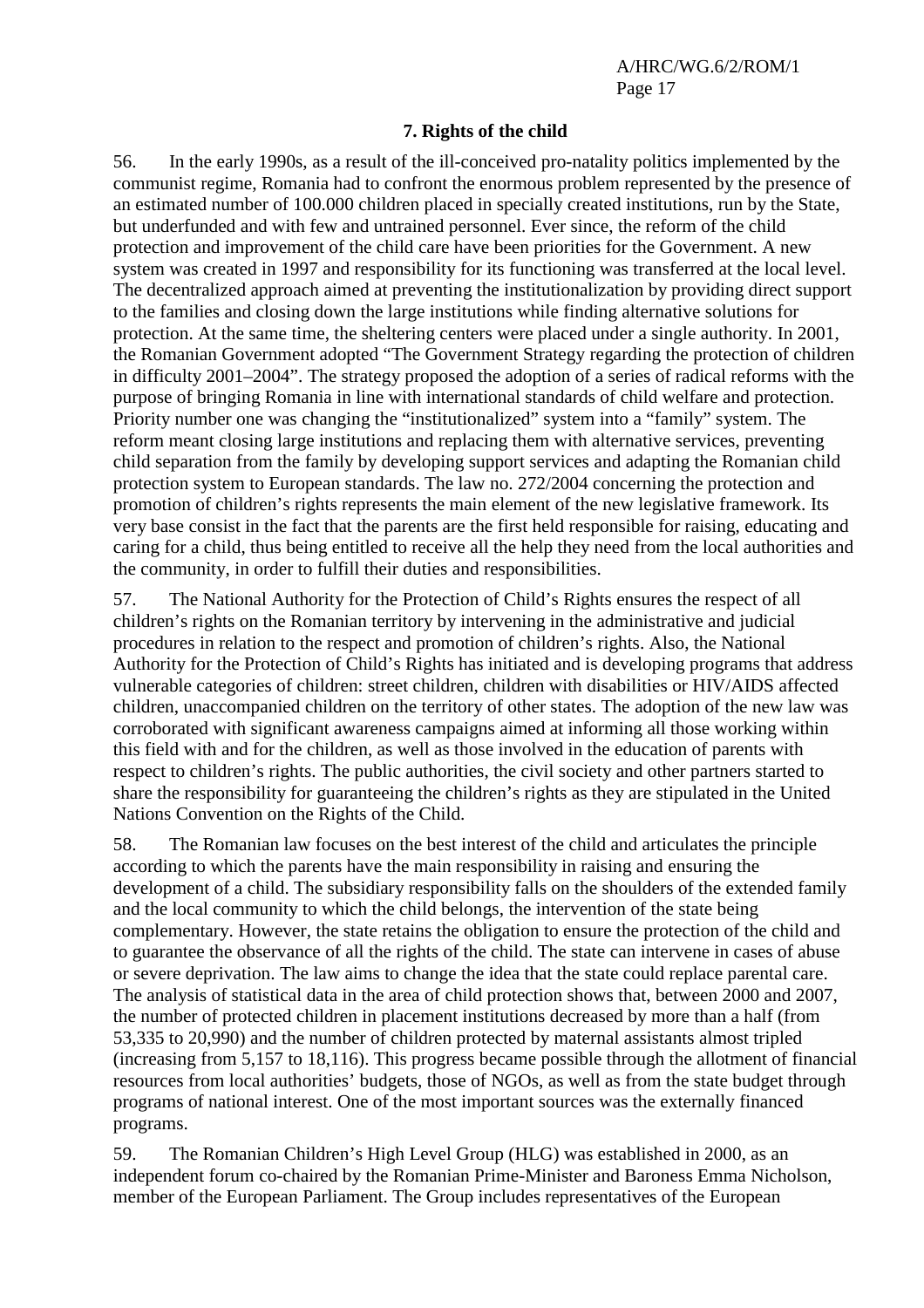Parliament, the Romanian Orthodox Church, the European Commission, UNICEF, the World Bank, the International Health Organization and other international organizations, heads of diplomatic missions in Romania which implement programs in this field and representatives of the civil society. Having a consultative status, the HLG's aim is to assist the Government in improving the health, development, education, protection and social involvement of all children and young people in Romania, according to international standards. The HLG has launched proposals for a national evaluation of all institutions of the child's protection system.

60. After Romania's accession to the European Union, the protection system had to respond to the challenge represented by the large number of children left at home, in the care of relatives, extended family or state institutions, by their parents who wish to seize the job opportunities offered abroad. Initially overlooked, this phenomenon has become a real reason of concern for the authorities, when it became evident that parents' absence may have a serious negative impact on the development of the children left at home. Thus, a number of actions have been initiated, together with the application of new instruments of quantification and monitoring of this phenomenon by competent local and central authorities, in order to provide adequate strategies adapted to the real needs of these beneficiaries.

61. At present, the National Strategy for the protection of the child for 2008-2013 is about to be approved. The strategy strives to comprise the whole set of problems concerning the rights of the child in all sectors. At the same time, it aims to strengthen the mechanisms of implementation of the relevant legislation by taking into consideration the training needs, the creation of new services, especially day care services, based on a set of national minimum compulsory standards, monitoring mechanisms and the allocation of necessary resources, fields which were insufficiently covered so far.

# **8. Rights of the persons with disabilities**

62. The percentage of persons with disabilities out of the Romanian population is 1.98 per cent, compared to the average figure in the group of countries members of the European Union of 10 per cent. However, the actual number of the persons with disabilities could be considerably larger, given the fact that, for various reasons, many actual cases remain unreported. Persons with disabilities are often assisted by their family and receive state allowances. However, they do not enjoy full accessibility to the physical environment and measures of active protection are still insufficient. The existing services are moderately diversified, but sometimes scarce, in the field of education, medical assistance, labor employment, public transportation, housing and traffic. The protection institutional system is understaffed and, in general, personnel lack special training.

63. Art. 50 of the Constitution and the Law on the promotion and protection of the persons with disabilities adopted in 2006, further amended in 2008, set out the legal framework for the rights of the persons with disabilities. The National Authority for the People with Disabilities (see para.11) prepares policies, strategies and standards in the field of promotion of the rights of the people with disabilities.

64. The Government approved the National Strategy for the protection, integration and social inclusion of the persons with disabilities - "Equal chances for the persons with disabilities towards a society without discrimination" - for the period 2006-2013. The Strategy is the platform of all future actions in the area and it aims to ensure the full exercise of the fundamental rights and freedoms of the persons with disabilities, in order to increase the quality of their life. The main principles of the Strategy are based on the respect of rights and dignity of the persons with disabilities according to the Universal Declaration of Human Rights, on preventing and combating discrimination, on the equalization of chances for the persons with disabilities, social solidarity, community responsibility and an integrated approach and partnership with the civil society in the decision-making process. The Action Plan for its implementation promotes social integration of the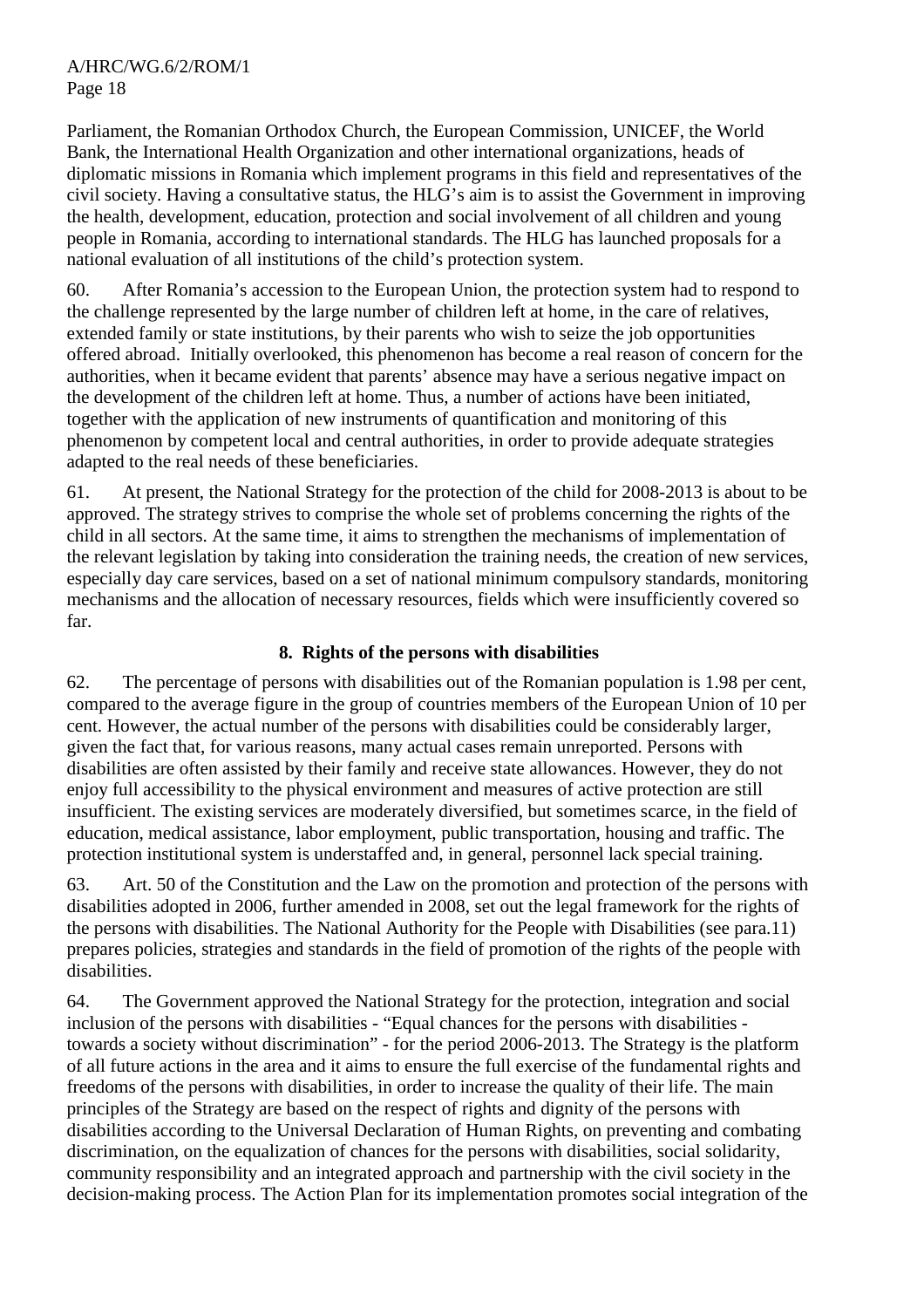persons with disabilities as active citizens having the ability to control their life, increasing the employment rate for this category of the society, as well as granting assistance to the families having in their responsibility persons with disabilities.

65. On 26 September 2007, Romania signed the United Nations Convention on the rights of persons with disabilities and the Optional Protocol to it, thus committing itself to implement the provisions of these documents in its public policies.

# **9. Rights of the persons belonging to national minorities**

66. The census that took place in Romania in 2002 indicated that in Romania there are 20 national (traditional) minorities, represented in the Parliament by 19 organisations (the Czech and Slovak minorities have created a shared organisation): Albanians (under 0,1 per cent out of the total population); Armenians (under 0.1 per cent); Bulgarians (under 0.1 per cent), Croatians (under 0.1 per cent); Czechs (under 0.1 per cent), Greeks (under 0.1 per cent); Germans (0.3 per cent); Hungarians (6.6 per cent); Jewish (under 0.1 per cent); Italians (under 0.1 per cent); Lippovan Russians (0.2 per cent); Macedonians (this ethnic minority was not included within the census); Polish (under 0.1 per cent), Roma (2.5 per cent), Serbs (0.1 per cent); Slovakians (0.1 per cent); Tatars (0.1 per cent); Turkish (0.1 per cent) Ukrainians, including Ruthenians (0.3 per cent).

67. According to article 6 of the Romanian Constitution, the state recognizes and guarantees the right of persons belonging to national minorities to the preservation, development and expression of their ethnic, cultural, linguistic and religious identity, without prejudice to the principle of equality and non-discrimination. The Romanian authorities have sustained a dynamic policy of participation and integration of all national minorities in the social, political, and cultural life of the country, with the aim of ensuring the preservation and full manifestation of their ethnic, linguistic, cultural and religious identity. The Romanian protection system has been recognized at the international level as a positive model.

68. National minorities benefit from governmental, local and parlamentarian representation. The organizations of the persons belonging to national minorities have the same status as political parties regarding the electoral procedures. According to article 62 (2) of the Constitution and the law on elections, the organizations of citizens belonging to national minorities, which fail to obtain the number of votes for representation in Parliament, have the right to one Deputy seat each, if they accumulated at least 10 per cent of the average number of votes validly expressed at country level for the election of a representative in the Chamber of Deputies.

69. Law on local public administration provided for the use of minority languages in the local public administration. In the territorial-administrative units where citizens belonging to national minorities represent more that 20 per cent of the total population, the local public authorities, public institutions under their coordination and decentralized public services will also ensure, in their relations with these citizens, the use of their mother tongue. Also, decisions of normative nature are publicized in the mother tongue of those minorities, whereas the individual decisions are communicated, upon request, in the mother tongue of minorities. Persons fluent in the national minorities' language or languages are employed as staff with responsibilities in the public relations departments of the Local Councils.

70. The Law on education has undertaken certain changes until 2007. Nevertheless, it retains a special chapter XII on the education of persons belonging to national minorities. Article 118 stipulates that persons belonging to national minorities have the right to study in their mother tongue at all levels and forms of education, as well as the right to types of education for which there is a sufficient request, in accordance with the law. The languages studied in Romania by students belonging to national minorities are: German, Hungarian, Serbian, Slovak, Czech, Ukrainian in educational units with full instruction in the mother tongue; Turkish and Croatian in educational units with partial instruction in the mother tongue; Armenian, Bulgarian, Greek, Italian,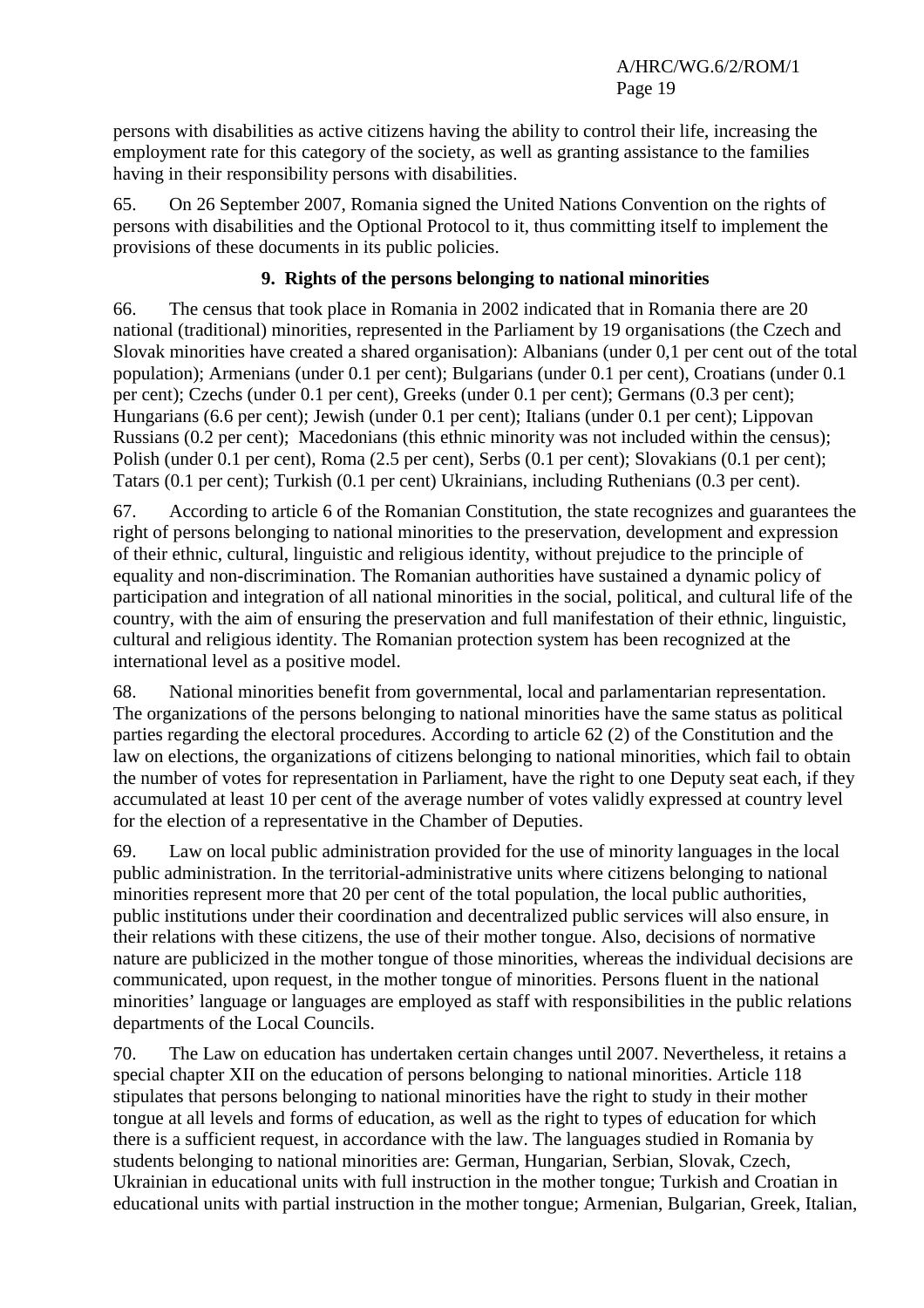Polish, Romani, Russian in educational units with instruction in Romanian but which ensure the study of the mother tongue.

71. Law No. 304/2004 on the organizing of the judiciary, republished, stipulates that all the persons are equal before the law, with no privileges and no discrimination and that justice is carried out equally for all, with no distinction of race, nationality, ethnic origin, language, religion, sex or sexual orientation, opinion, political affiliation, fortune, social origin or status or any other such discriminating criteria. Persons belonging to national minorities have the right to express themselves in their mother tongue before courts; in case all the parties demand or agree to express themselves in their mother tongue, the court has to ensure the exercise of that right, as well as the proper administration of justice in accordance with the principles of contradictory, oral and public proceedings; also, in case one or several parties claim to express themselves in their mother tongue, the court has to ensure, free of charge the use of an interpreter or an authorized translator.

72. The persons belonging to national minorities have equal access to all types of media. Every organisation representing persons belonging to national minorities publishes at least one magazine or newspaper with support from the state budget. These magazines and newspapers promote ideas and attitudes fighting discrimination, racism, xenophobia and intolerance. According to the Audio-Visual Law, TV, national and local radio stations broadcast programmes in minority languages, presenting details about the culture, traditions, religion and public life of national minorities and ethnic communities.

73. The Government allocates every year a special budgetary fund, run by the Department for Inter-Ethnic Relations, for programs against racism, anti-Semitism, xenophobia and intolerance. A part of this fund goes to the organizations of persons belonging to national minorities in support of their activities (projects, events, book-editing, newspaper and magazine-editing, administrative costs). In 2004, DIR carried out approximately 60 interethnic programs and projects aimed at combating intolerance; in 2005- about 100 projects proposed by different NGOs and in 2006-about 130 projects. In 2007, the number of projects reached 120 (70 at the initiative of various NGOs and 50 at the DRI's own initiative). The areas covered by these projects included education, culture, youth, awareness-raising, promoting intercultural dialogue, enhancing public participation, consolidating the socio-political integration of minorities. This activity continues in 2008.

74. In 2007, the Government created the Institute for the Study of National Minority Issues, as a public institution under DIR's coordonation. Its aim is to carry out pluri-disciplinary research programs and projects, with the object of broadening the awareness of public institutions and civil society regarding matters that are relevant to the development of the ethnic, cultural, linguistic and religious identity of minority communities.

# **10. Right to own property**

75. According to art.44 of the Constitution, the right of property, as well as the debts incurring on the State are guaranteed. No one shall be expropriated, except on grounds of public utility, established according to the law, against just compensation paid in advance.

76. During the communist regime a large number of private and community properties were abusively taken over by the state. The legislative and institutional framework for the restitution of these properties gradually developed since 1990. The process is organized and monitored by the National Agency for the Restitution of Properties, established in 2005. The Agency keeps the database of real estates subjected to restitution and offers methodological guidance to local and central public authorities as well as legal persons involved in this exercise. The claims for restitution submitted by individuals increased over the past years, more than 100.000 of them being solved, almost half positively, either by return of the properties in kind or granting compensation from a fund specially created. At the same time, the restitution effort focused on communities of the national and ethnic minorities, as well as the religious denominations. Important progress has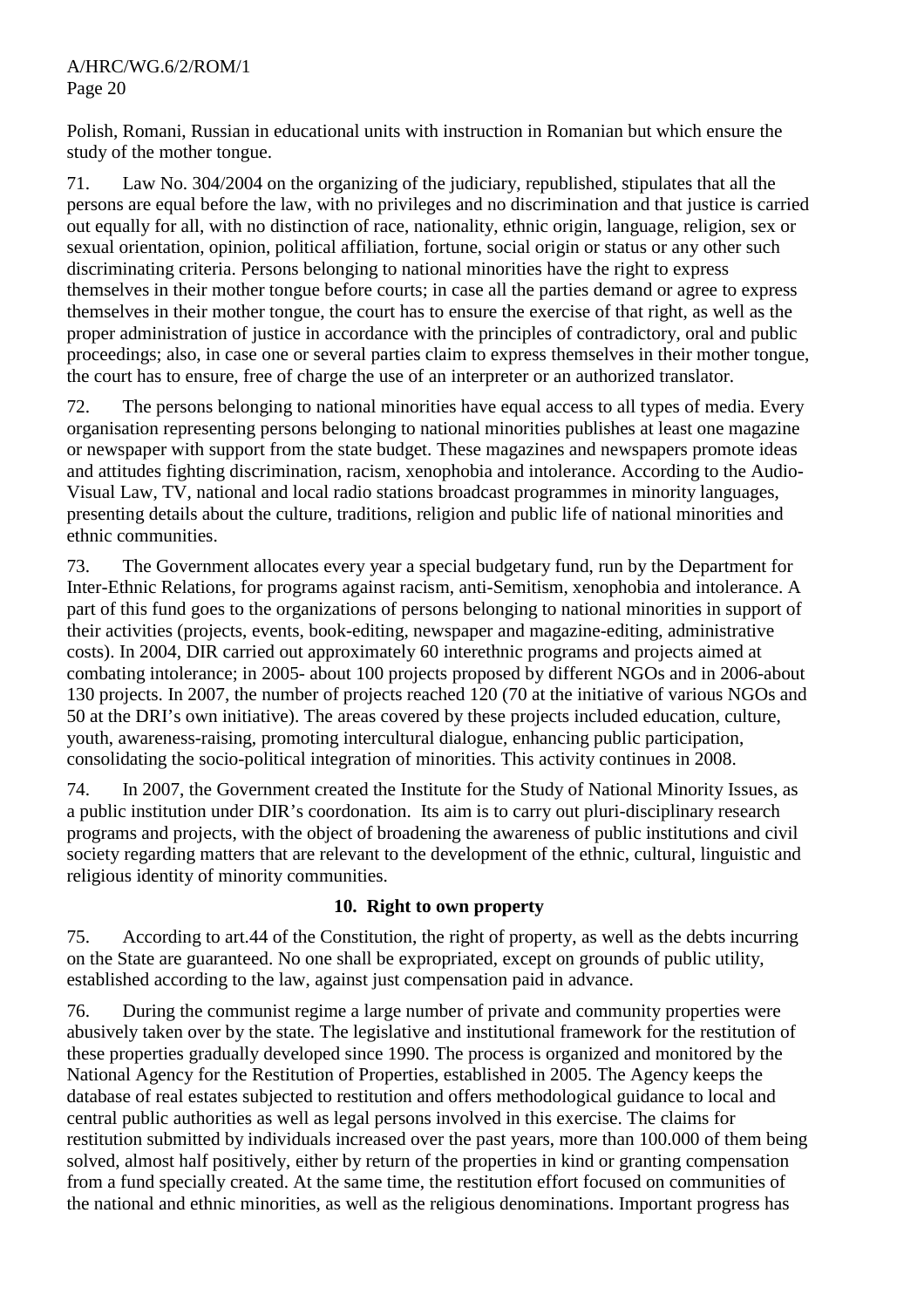been made in the return of real estates, nationalized with or without a legal title, which belonged to the legally recognized religious denominations. According to October 2007 national statistics, the situation of returned buildings looks as follows: Romanian Orthodox Church 518, the Roman-Catholic Church 405, the Greek-Catholic Church 652, the Calvinist Church 456, the Jewish Cult 394, the Unitarian Church 39, the Evangelical Church B.A. 298 and the Evangelical Church 16, other cults 34 files. Agricultural land and forests have also been confiscated from various religious communities in Romania and are subject to the restoration process under specific regulations.

#### **11. Right to education**

77. According to article 32 of the Constitution, the right to education is provided by the compulsory general education, by education in high schools and vocational schools, by higher education, as well as other forms of instruction and postgraduate improvement. Education at all levels take place in state, private or confessional institutions, according to the law. The autonomy of the Universities is guaranteed. State education is free, according to the law. The State grants social scholarships to children or young people coming from disadvantaged families and to those institutionalized, as stipulated by the law. Education at all levels shall be carried out in Romanian. The right of persons belonging to national minorities to learn their mother tongue and their right to be educated in this language are guaranteed (see para. 63). The Education Law no. 84/1995, as subsequently amended, establishes that education is a national priority and that the Romanian education system is organised on the basis of the principles of respect for human rights and equal access to education, without any discrimination, based on social or ethnic origin, gender, social or religious affiliation.

78. In accordance with the Law, education has as main objective the development of human personality through, inter alia, "education in the spirit of respect for human rights and fundamental freedoms, dignity, tolerance and free exchange of views; sensitivity towards human problems, moral and civic values (..)". The general principles of respect for tolerance, democracy and human rights, as well as elements of education against racism, anti-Semitism and other forms of discrimination can be found, implicitly or explicitly, in the common core curricula (compulsory) for subjects such as Civic Education, Civic Culture, Sociology, Philosophy or in the national curricula for optional subjects in the area of socio – humane sciences. Ordinance 137/2000 sanctions denying the access of a person or of a group of persons to any level or type of education on discriminatory grounds (as a contravention).

79. Education is compulsory for the first 10 years of schooling, beginning the age of six. According to the last statistics (2007), the average dropout rate following compulsory years is about 1.7 percent (primary school) and 2.3 percent (secondary school). The rate may be higher in poorer areas and among the Roma population. Overall literacy rate is 97 per cent. The Ministry of Education adopted several regulations, within the framework of the education reform, to improve the participation of all children and young people to education and to reduce dropping-out and nonschooling. The focus was placed on disadvantaged categories such as children in rural or socioeconomic disadvantaged areas, Roma ethnics, and children with special educational needs and other vulnerable groups (institutionalized children, migrants, homeless children, HIV positive children etc), persons above the upper age limit for enrollment in day education, drop-outs. In respect of children with disabilities, HIV positive children or children suffering from AIDS, the relevant policies promote the principle of inclusive education. Although the education system has undergone substantial structural changes, low funding and an insufficient number of qualified teachers throughout the country continue to remain a problem. The State is making efforts to address this situation, notably by increasing budgetary spending on education to 6 per cent percent of the GNP, as compared to 3.4 per cent in 2004.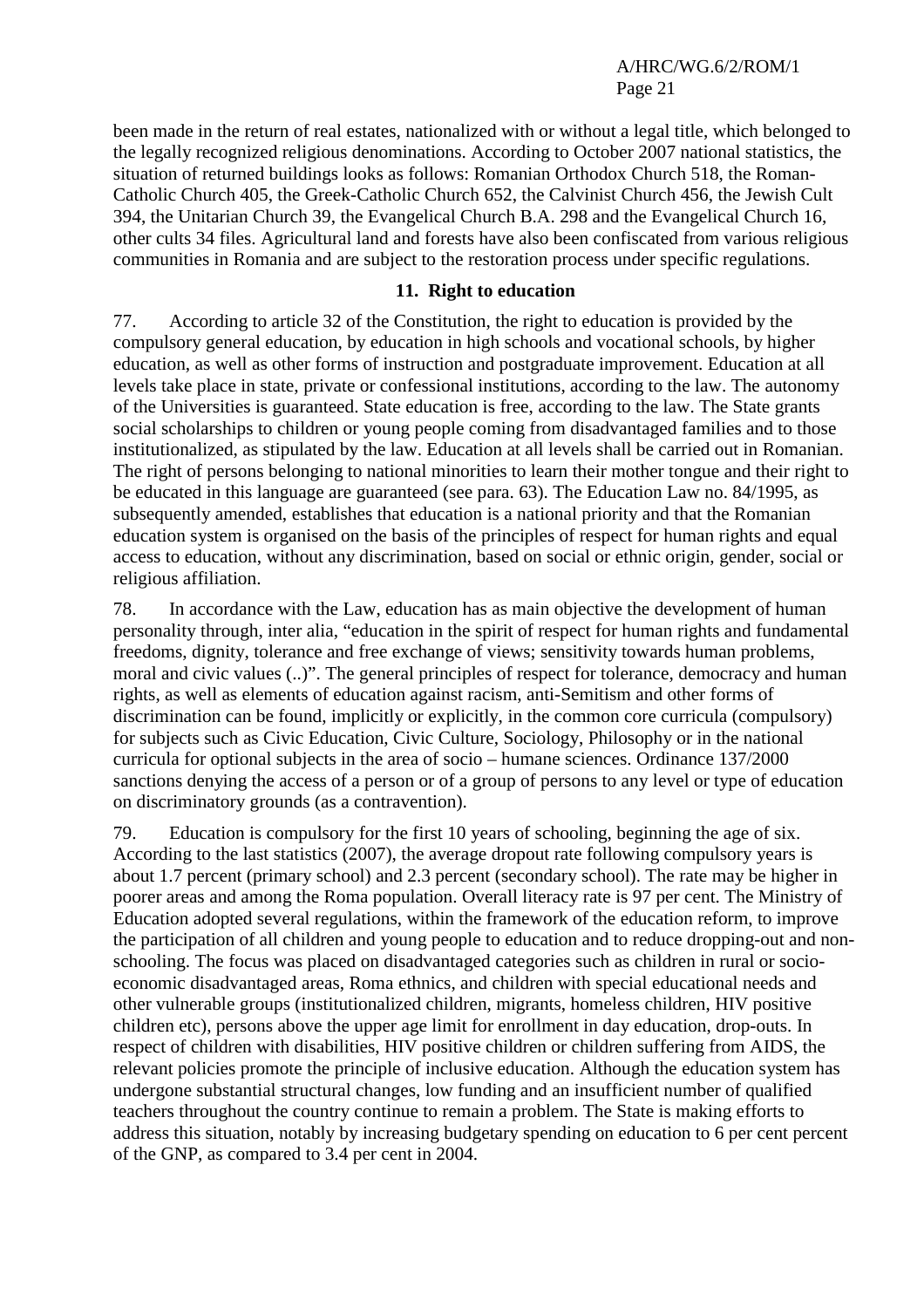# **12. Right to work. Right to just and favorable remuneration. Equal pay for equal work**

80. Article 41 of the Constitution prohibits any restrictions to the right to work. Everyone has a free choice of his/her profession, trade or occupation, as well as work place. All employees have the right to social protection measures, such as: health and safety at work, working conditions for women and young people, the setting up of a minimum gross salary per economy, weekends, paid rest leave, work performed under difficult and special conditions, as well as other specific conditions, as stipulated by the law. The Labor Code provides under article 171 that the employer shall ensure health and safety conditions in all aspects related to work, whereas article 176 provides that the employer shall brief the employees on security and health at workplace and provide them access to the medical services of the labor medicine. A Governmental Decision sets the framework for establishing yearly the minimum wage guaranteed (500 RON or 150 Euro for full-time employment of 170 hours/month). The Labor Inspection has control prerogatives over the implementation of legal provisions concerning labor relations, health and safety at work, the protection of employees who work in special conditions and the safeguarding of legal provisions related to social insurances.

81. In the first decade of its transition, Romania experienced high unemployment rates, due to the collapse of the industries unable to withstand the competitive environment of the global market. However, since 2000, the Romanian economy grew at a steady pace of over 5 per cent per year. At the same time, an estimated number of 2 millions Romanians sought jobs outside the country, most of them in Italy and Spain. Consequently, the unemployment rate decreased from 10.2 per cent in 2002 to 4.3 per cent in January 2008. An unemployment insurance system has been established by the law. The newly-created National Agency for Employment is the public employment service managing the employment system.

82. The principle of equal payment for work of equal value is stipulated both in Constitution and the Labor Code. On equal work with men, women must get equal wages. The labor field is an important chapter of the law concerning the equal opportunities between women and men. The National Agency for Equal Opportunities between Women and Men (NAEO) adopted measures in order to eliminate the occupational segregation based on sex, both horizontally and vertically, as stated in the 2006-2009 National Strategy for equal opportunities between women and men. Furthermore, there are a number of measures proposed for encouraging a better reconciliation of work and family life. The working time is limited to 8 hours and 40 hours per week. Employees are entitled to a paid leave (minimum 21 working days). There are 8 legal holidays, including 2 days as designated by the recognized religious cults.

# **13. Right to social security. Right to an adequate standard of living**

83. According to article 47 of the Constitution, the State has the obligation to take measures of economic development and social protection, to ensure a decent living standard for its citizens. Citizens have the right to pensions, paid maternity leave, medical care in public health centers, unemployment benefits, and other forms of public or private social securities, as stipulated by the law. Citizens have the right to social assistance, according to the law.

84. The right to social insurance is guaranteed by the state and shall be exercised, under the terms the law, through the public system of pensions and other social insurance benefits. Within the public system, the social insurance services shall represent replacement incomes for the total or partial loss of occupational incomes, due to ageing, disability, accidents, sickness, maternity or death, hereinafter called insured risks. Social insurance benefits are granted under the form of pensions or other types of benefits under the law, correlated with the obligations on the payment of social insurance contribution. The standard pensionable age will rise from 57 to 60 years for women and from 62 to 65 years for men, by a gradual approach until 2014. The following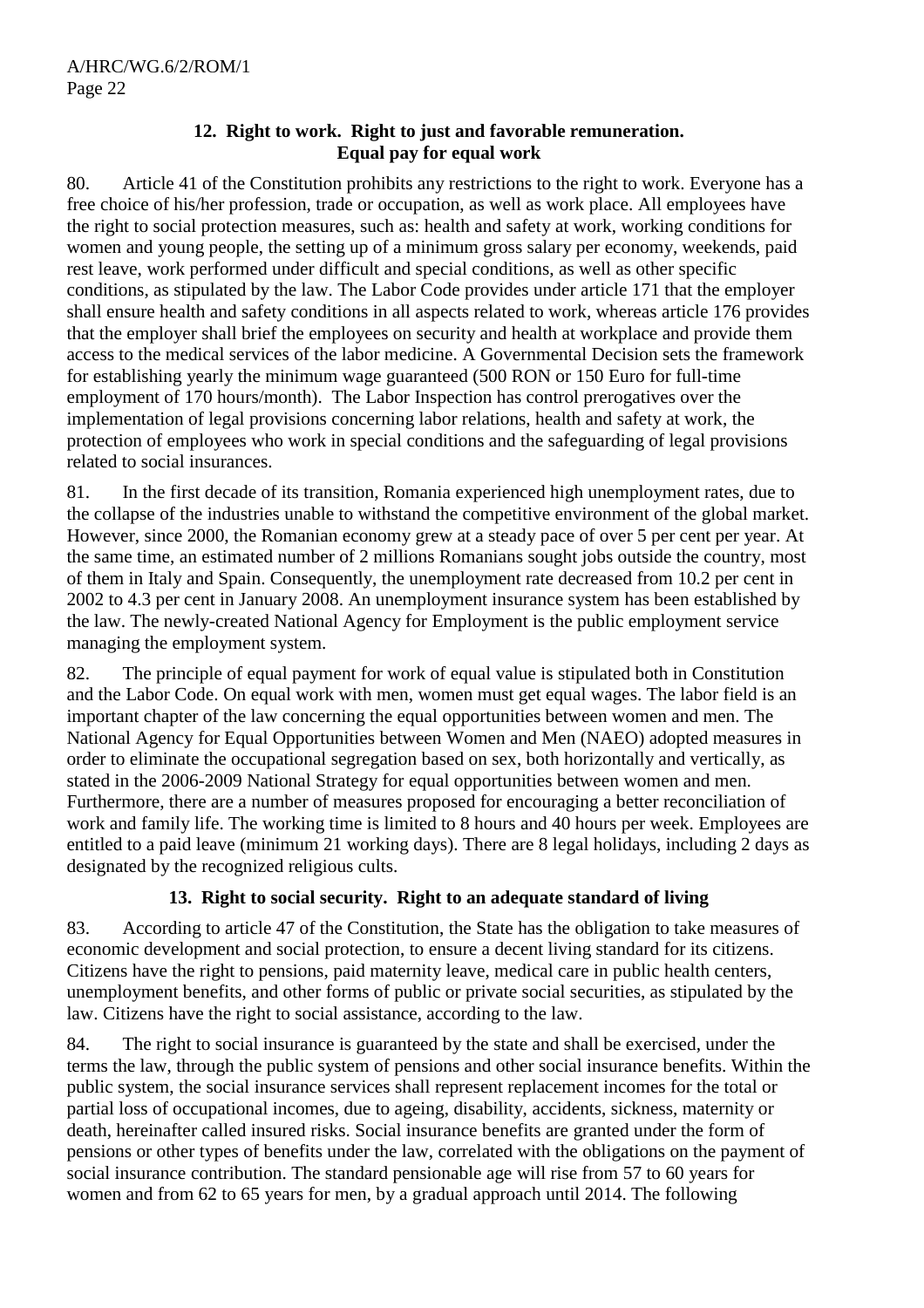categories of pensions are granted within the public system: age limit pension, anticipated pension, partial anticipated pension, disability pension, and successor pension. This system, which includes the fund for professional diseases and work accidents representing 0.5 per cent from the total, is financed by social security contributions paid by the employers. At present, Romania does not have specific provisions to guarantee a minimum income for the elderly as a separate and defined element besides the social assistance for all groups of age. However, the elderly benefit from a number of social security benefits (social assistance for insuring minimum guaranteed income, burial assistance, urgency assistance in case of natural disasters, financial assistance for very sick persons). In 2000, a new institution was formed, the National House of Pensions and other Social Insurance Rights, and it assumed responsibility for administering the public pension system. As from 1 January 2008, a part of the Social Security contributions are to be compulsorily directed towards privately managed pension funds (up to 2 per cent of wages in the first year and increasing, by 0.5 point each year, until reaching a contribution rate of 6 per cent after eight years).

85. A minimum guaranteed income has been established by the law, as a type of social assistance based on the evaluation of the means and income of the applicant. Measures for stimulating the employment of the beneficiaries of social allowance are included. The law established the framework for a system of granting allowances for heating, which contributes to the raise of the living standard of the persons in need.

86. Article 34 of the Constitution guarantees the right to health protection and stipulates that the State is under obligation to ensure public hygiene and health. The Law 95/2006 on the reform in the field of health stipulates that the public health protection is an obligation of the central and local public administration authorities, as well as of all natural and legal persons.

87. Article 47 of the Constitution provides for the maternity leave. According to article 10 of the Labor Code, maternity can not be a reason for discrimination and dismissal during the maternity. In addition, it is forbidden to ask a candidate, when applying for a job, to present a pregnancy certificate and/or to sign a commitment that she won't become pregnant or give birth to a child during the period of validity of her working contract. In the private economic sector, there are situations where pregnancy becomes an obstacle either for getting or for keeping a job. Labor inspectors are expected to take a more pro-active stance in this respect, thoroughly investigating such instances and applying sanctions accordingly. The child state allowance is a universal right and it is granted according to a special law (61/1993), based on the principle of universality, for all the children until de age of 18, without discrimination, until they finish the studies. There is also a complementary family allowance and an allowance for sustaining the single parent family. Childbirth allowance, trousseau for newborn child (cloths, laundry, goods for care) and dairy nursery tickets are also provided for.

# **14. Right to asylum**

88. At art. 18, the Constitution states that the right of asylum shall be granted and enjoyed under the provision of the law, in compliance with the international treaties and conventions Romania is party to. The Law regarding the asylum in Romania establishes the legal framework for foreigners applying for a form of protection or benefiting of a form of protection in Romania. The law regulates the statute of the refugee, the regime of subsidiary protection (protection for foreigners and stateless persons who do not fall under the incidence of the 1951 Geneva Convention regarding the statute of the refugees) and temporary protection (exceptional procedure in the case of a massive flux of displaced persons from third countries).

89. Foreigners benefiting of a form of protection defined by law can enjoy their rights in the same conditions as the Romanian citizens. Also, they may benefit from programs of social integration and can be accommodated in special centers established by the Romanian Immigration Office. The integration programs are worked out and implemented based on the needs of the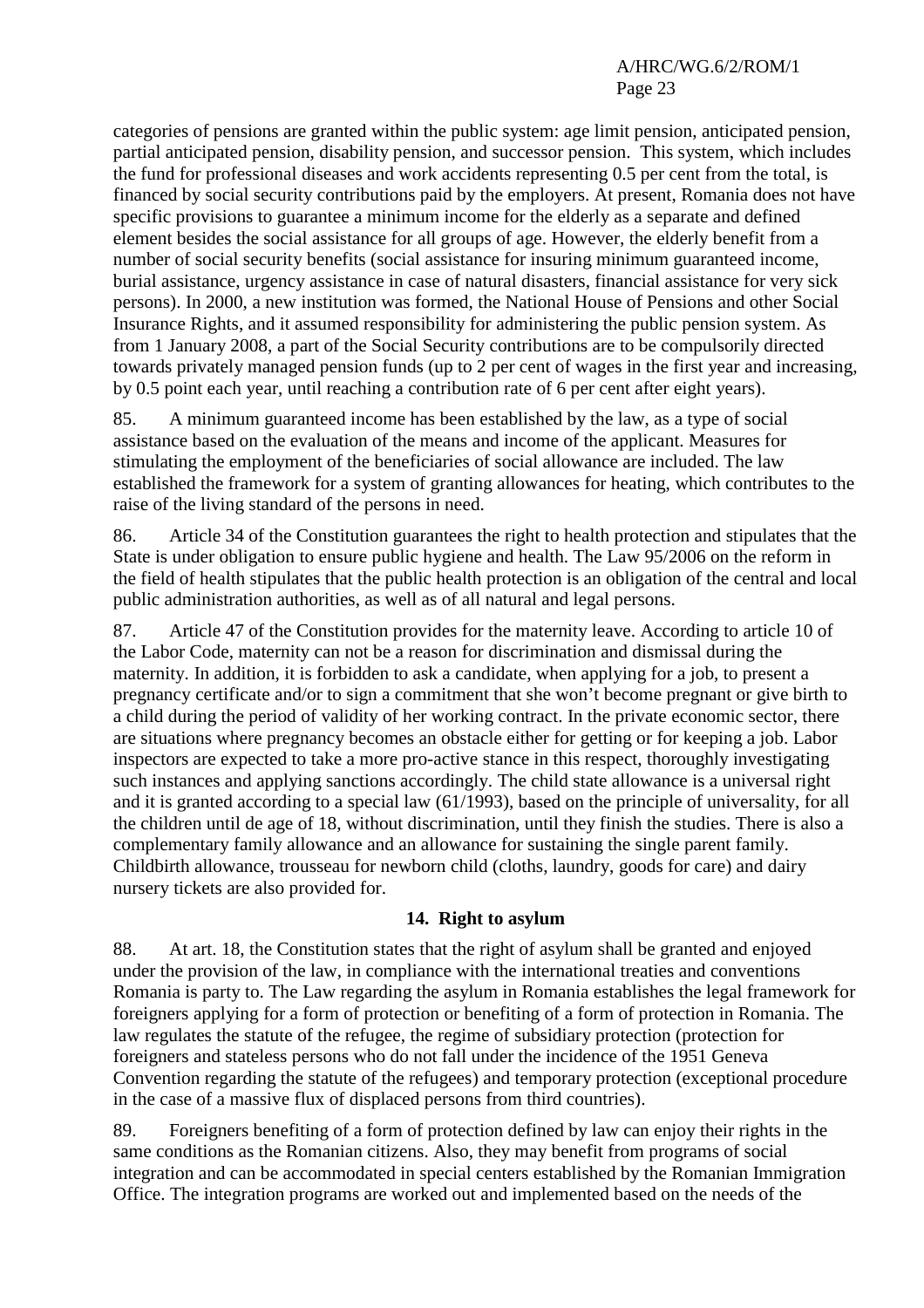beneficiaries, without discrimination and in observance of their cultural specificity. Based on a study undertaken by the Romanian Immigration Office for the period July 2006-July 2007, a number of 167 foreigners received a form of protection and 47 of them were included in integration programs (28 per cent chose to benefit of these programs). In addition, 40 foreigners who received a form of protection in previous years continued their integration programs as special cases (persons with disabilities, seniors, unaccompanied minors, one parent families, victims of torture).

# **V. INTERNATIONAL COOPERATION IN THE FIELD OF HUMAN RIGHTS**

90. Romania actively participates in the work of international organs and institutions aiming at preventing and combating violations of fundamental rights and freedoms, at developing existent standards, and at supporting Member States with the necessary assistance for the improvement of their human rights protection system. Romania was elected as a member of the Human Rights Council (HRC) for the mandate 2006-2008.

91. Romania is party to practically all major regional and international treaties and protocols in the field of human rights, international humanitarian and refugee law. Internal procedures have been initiated in order to sign the United Nations Convention for the Protection of All Persons from Enforced Disappearances. In accordance with its pledges for election to the Human Rights Council, Romania has yet to ratify the Optional Protocol to the Convention against Torture and Other Cruel, Inhuman and Degrading Treatment and Punishment and intends to do so.

92. The Romanian authorities attach great value and work constantly towards the full implementation of the recommendations issued by the United Nations treaty bodies, regarding the development and strengthening of the human rights protection system in the country. They are committed to speed up the process of submitting Romania's overdue periodic reports to the United Nations Conventions.

93. Romania issued a standing and open invitation to the mandate holders of all special procedures of the former Human Rights Commission, some of them having already visited the country (Special Rapporteur on adequate housing – 2002; Special Rapporteur on freedom of religion or belief – 2003, Special Rapporteur on the right to health – 2004, Special Rapporteur on the Sale of Children, Prostitution and Child Pornography – 2004).

94. As mentioned in its pledges for the HRC elections, Romania increased significantly its voluntary contributions to the budgets of the Office of the United Nations High Commissioner for Human Rights, UNICEF, UNHCR, UNRWA and of other United Nations funds and agencies involved in various human rights-related activities.

# **VI. PERSPECTIVES**

95. Challenges lie, in particular, in the implementation of the normative framework and require mostly an adequate level of resources and a better coordination between various state authorities.

96. The Romanian authorities will continue to seriously address the challenge represented by the limited level of social integration of and related discrimination against certain groups of persons belonging to Roma minority. Among other things, the relevant authorities will also continue the public campaigns aimed at countering prejudice and misrepresentation against Roma people, as a tool of confidence-building and positive interaction between this minority and the rest of the population.

97. Increased attention will be devoted to countering the persistent negative attitude against groups such as HIV-infected people or sexual minorities. In this respect, special emphasis will be envisaged for awareness- raising activities and promoting a general climate of tolerance and openness for dialogue within the Romanian society.